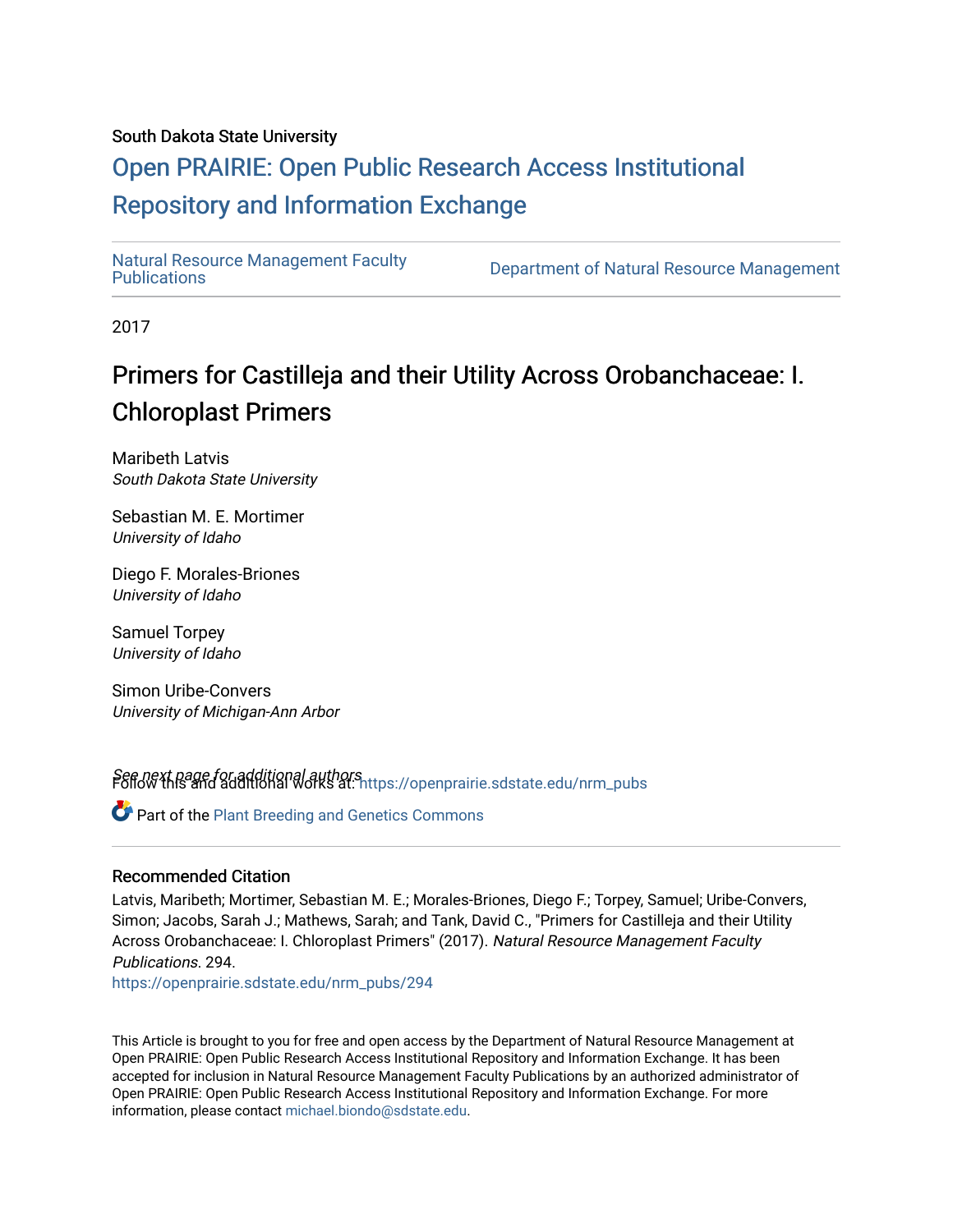### Authors

Maribeth Latvis, Sebastian M. E. Mortimer, Diego F. Morales-Briones, Samuel Torpey, Simon Uribe-Convers, Sarah J. Jacobs, Sarah Mathews, and David C. Tank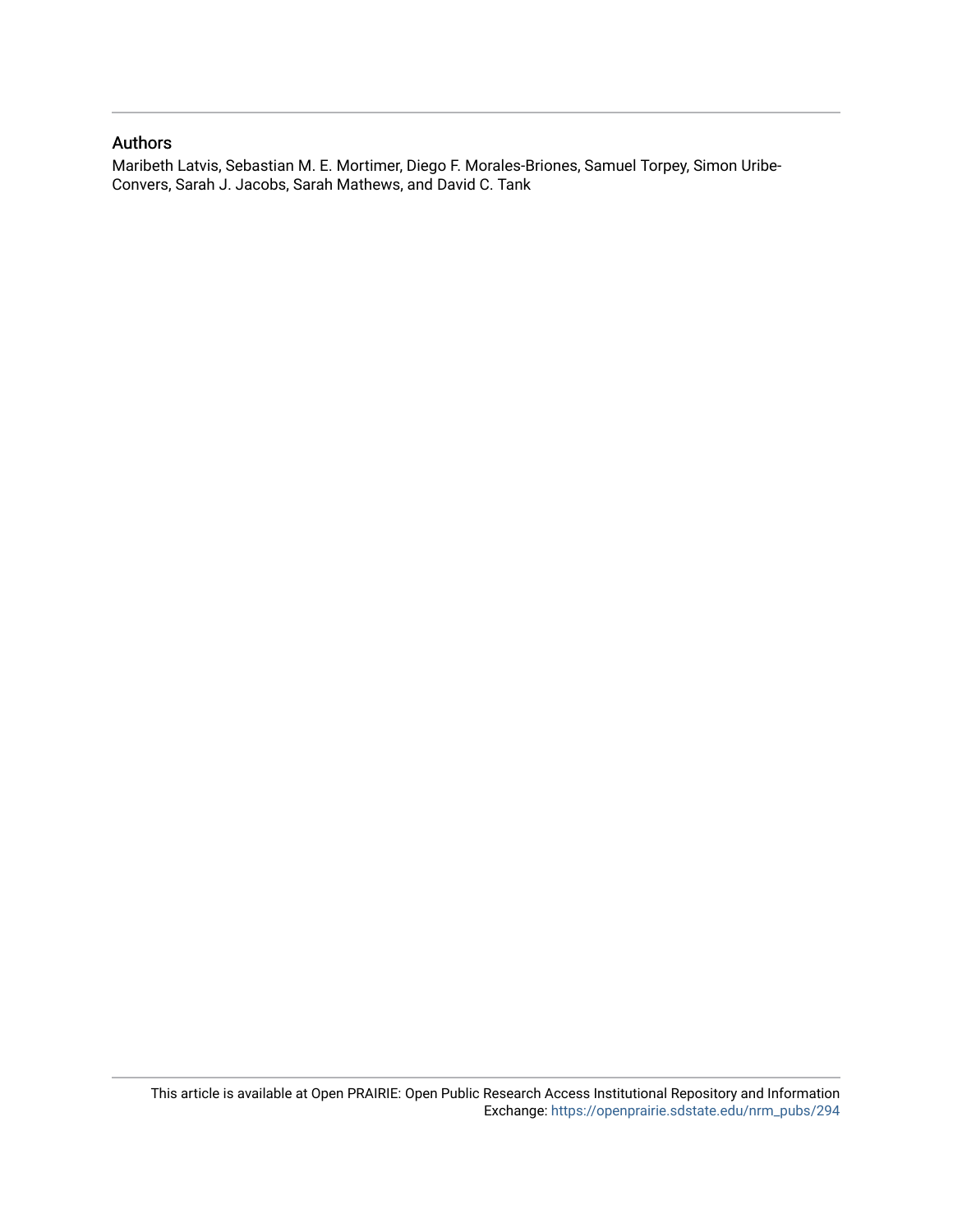

Primer Note

## **Primers for** *Castilleja* **and their utility across Orobanchaceae: I. Chloroplast primers**<sup>1</sup>

MARIBETH LATVIS<sup>2,8</sup>, SEBASTIAN M. E. MORTIMER<sup>3,4</sup>, DIEGO F. MORALES-BRIONES<sup>3,4,5</sup>, SAMUEL TORPEY<sup>3†</sup>, SIMON URIBE-CONVERS<sup>6</sup>, SARAH J. JACOBS<sup>3,4,5</sup>, SARAH MATHEWS<sup>7</sup>, AND  $D$ AVID  $C$ . TANK<sup>3,4,5</sup>

2Department of Natural Resource Management, South Dakota State University, 1390 College Avenue, Brookings, South Dakota 57007 USA; 3Department of Biological Sciences, University of Idaho, 875 Perimeter Drive, MS 3051, Moscow, Idaho 83844-3051 USA; 4Stillinger Herbarium, University of Idaho, 875 Perimeter Drive, MS 1133, Moscow, Idaho 83844-1133 USA; 5Institute for Bioinformatics and Evolutionary Studies (IBEST), University of Idaho, 875 Perimeter Drive, MS 3051, Moscow, Idaho 83844-3051 USA; 6Department of Ecology and Evolutionary Biology, University of Michigan, 830 North University Avenue, Ann Arbor, Michigan 48109 USA; and 7Australian National Herbarium, CSIRO National Research Collections, Canberra, Australia

- • *Premise of the study:* Chloroplast primers were developed from genomic data for the taxonomically challenging genus *Castilleja*. We further tested the broader utility of these primers across Orobanchaceae, identifying a core set of chloroplast primers amplifying across the clade.
- • *Methods and Results:* Using a combination of three low-coverage *Castilleja* genomes and sequence data from 12 *Castilleja* plastomes, 76 primer combinations were specifically designed and tested for *Castilleja.* The primers targeted the most variable portions of the plastome and were validated for their applicability across the clade. Of these, 38 primer combinations were subsequently evaluated in silico and then validated across other major clades in Orobanchaceae.
- *Conclusions:* These results demonstrate the utility of these primers, not only across *Castilleja*, but for other clades in Orobanchaceae particularly hemiparasitic lineages—and will contribute to future phylogenetic studies of this important clade of parasitic plants.

**Key words:** *Castilleja*; chloroplast; hemiparasite; high-throughput sequencing; microfluidic PCR; Orobanchaceae.

The plastome is heavily relied upon in plant systematics, owing to its conserved nature and orthology, particularly for the study of deeper evolutionary divergences. Moreover, discordance between the uniparentally inherited plastome and the biparentally inherited nuclear genome may provide insights into introgression events and their direction (Twyford and Ennos, 2012). However, the low rate of molecular evolution in the plastome can become a hindrance when reconstructing relationships between closely related taxa, requiring large amounts of data to resolve these relationships (Uribe-Convers et al., 2016). In an attempt to alleviate this problem, several recent studies have leveraged available high-throughput sequencing data for the development of variable taxon-specific plastid (and nuclear) regions (e.g., Uribe-Convers et al., 2016).

1Manuscript received 27 February 2017; revision accepted 10 April 2017. This research was supported by resources at the Institute for Bioinformatics and Evolutionary Studies (IBEST; NIH/NCRR P20RR16448 and P20RR016454) and by the following awards from the National Science Foundation: DEB-1253463 (awarded to D.C.T.), DEB-1502061 (awarded to D.C.T. for S.J.J.), and DEB-1210895 (awarded to D.C.T. for S.U.C.).

8Author for correspondence: Maribeth.Latvis@sdstate.edu

†Deceased 21 May 2017.

doi:10.3732/apps.1700020

*Castilleja* L. (Orobanchaceae; "the paintbrushes") is a taxonomically challenging clade that includes ~200 hemiparasitic species, many of which have a complicated history of polyploidy and/or hybridization (Heckard and Chuang, 1977). Microsatellite markers have been developed in *Castilleja* for population genetic studies (Fant et al., 2013), and broader, genus-wide phylogenetic reconstructions within *Castilleja* used two chloroplast regions (*trnL-F* and the *rps16* intron), nuclear ribosomal spacers (ITS and ETS), and a low-copy nuclear gene (*waxy*) (Tank and Olmstead, 2008, 2009). However, species-level relationships lacked resolution in Tank and Olmstead (2008, 2009), limiting conclusions regarding diversification and hybridization. Here, we follow Uribe-Convers et al. (2016) for primer design and validation of the most highly variable chloroplast regions in *Castilleja*. Because these primers were designed for the Fluidigm Access Array microfluidic PCR system (Fluidigm, South San Francisco, California, USA), annealing temperature specifications are consistent across all primer combinations; this allows for parallelization of PCR and is ideal for high-throughput sequencing platforms (see Uribe-Convers et al., 2016 for application of this approach). Although our initial focus was the development of *Castilleja*-specific primers, we evaluated their utility in silico in three other lineages of Orobanchaceae to obtain a subset of "core" chloroplast primers with the potential to amplify across the clade. Once identified, we surveyed this set of core primers to assess their

*Applications in Plant Sciences* 2017 5(9): 1700020;<http://www.bioone.org/loi/apps> © 2017 Latvis et al. Published by the Botanical Society of America. This is an open access article distributed under the terms of the Creative Commons Attribution License ([CC-BY-NC-SA 4.0](https://creativecommons.org/licenses/by-nc-sa/4.0/)), which permits unrestricted noncommercial use and redistribution provided that the original author and source are credited and the new work is distributed under the same license as the original.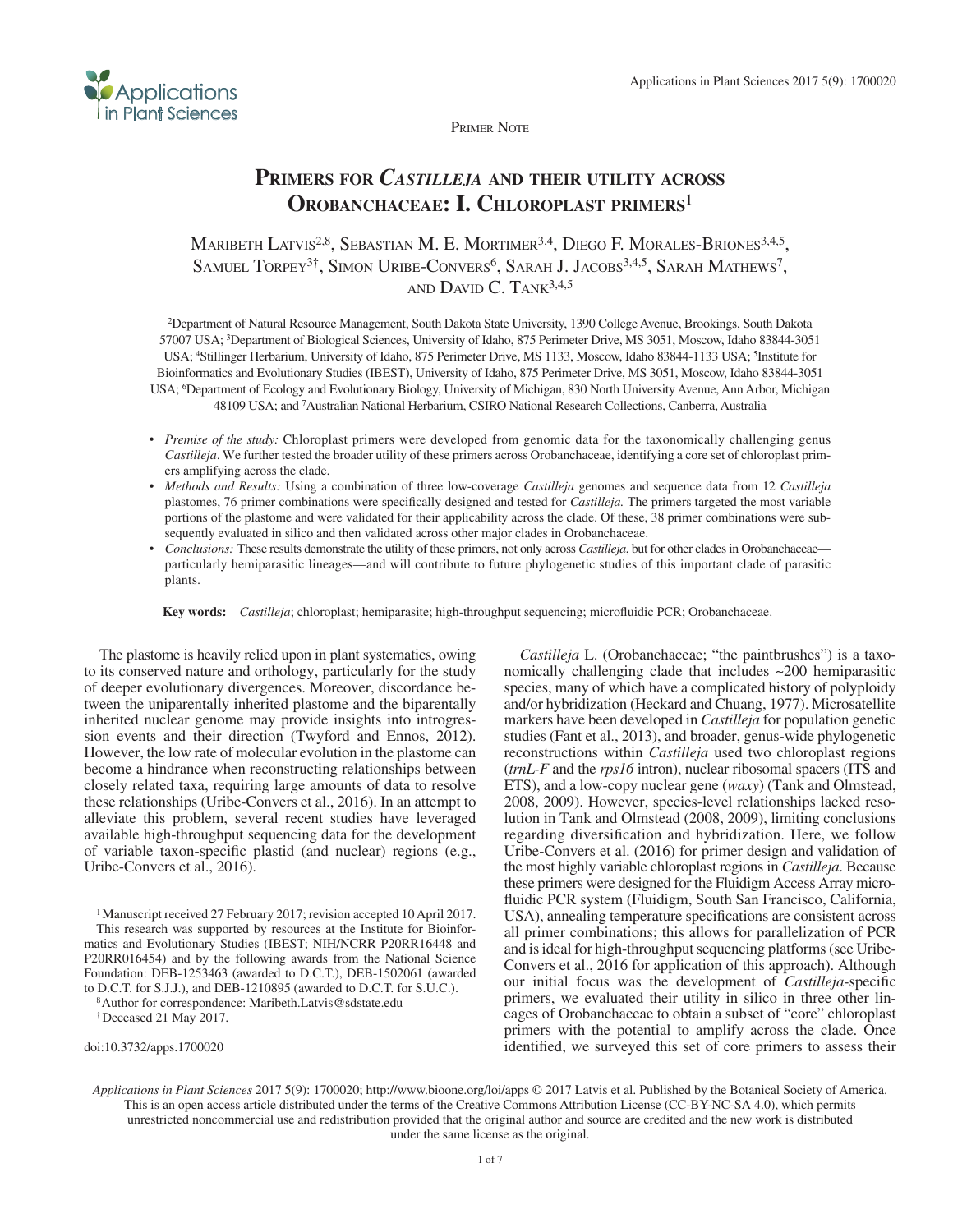|                                                                                                                                        | to core Orobanchaceae primers, defined by successful amplification in two or more major clades in Orobanchaceae (see Fig. 1).         |                                      |                                                         |                                                  |                                                     | Clade IV:                                                             |                                                  |                                           |                                       |                                                       |                                               |                                      |                                                                    |
|----------------------------------------------------------------------------------------------------------------------------------------|---------------------------------------------------------------------------------------------------------------------------------------|--------------------------------------|---------------------------------------------------------|--------------------------------------------------|-----------------------------------------------------|-----------------------------------------------------------------------|--------------------------------------------------|-------------------------------------------|---------------------------------------|-------------------------------------------------------|-----------------------------------------------|--------------------------------------|--------------------------------------------------------------------|
| Locus (Region)                                                                                                                         | Primer sequences $(5' - 3')^a$                                                                                                        | length (bp) <sup>b</sup><br>Amplicon | Lindenbergia<br>Clade I:<br>$\mathrm{sp.}^{\mathrm{c}}$ | Schwalbea<br>americana <sup>c</sup><br>Clade II: | californica <sup>c</sup><br>Orobanche<br>Clade III: | C. lemmonir <sup>d</sup><br>lineari loba,<br>C. punila,<br>Castilleja | Lamourouxia<br>Clade IV:<br>virgata <sup>e</sup> | Pedicularis<br>Clade IV:<br>$^{\circ}$ es | Neobartsia<br>filifornise<br>Clade V: | alectorolophus <sup>c</sup><br>Rhinanthus<br>Clade V: | Clade VI:<br>purpurea <sup>c</sup><br>Harveya | Physocalyx<br>Clade VI:<br>$major^e$ | Paulowniaceae:<br>Paulownia<br>(outgroup)<br>elongata <sup>c</sup> |
| $Cas\_121371_R$<br>$Cas\_120561$ F                                                                                                     | TTTAGGTCGGTACCGTGT<br>GTCCAAACGATCCCATACCA<br>$\ddot{\mathbb{R}}$ , $\dddot{\mathbb{R}}$                                              | 810                                  |                                                         |                                                  |                                                     | ×                                                                     |                                                  |                                           |                                       |                                                       |                                               |                                      |                                                                    |
| $Cas_112789$ R<br>$(ndh1\text{-}ndhG)$<br>$\text{Cas}\_111970\text{ F}$                                                                | GGTGGAAAGTGAGGAAGAAAGA<br>TCAAGAAGGAACAGGTTGGA<br>$\begin{array}{c} \ldots \\ \boxdot \\ \boxtimes \end{array}$                       | 819                                  |                                                         |                                                  |                                                     | ×                                                                     |                                                  |                                           |                                       |                                                       |                                               |                                      |                                                                    |
| $Cas_130126_R$<br>$(ndhF-ycfl)$<br>$CaS_129331$ F                                                                                      | TGAGTTTAATCAACCCGAAGA<br>GACCCTTCCTGAACAAATCA<br>$\begin{array}{cc} \ldots & \ldots \\ \ldots & \ldots \end{array}$                   | 795                                  |                                                         |                                                  |                                                     | ×                                                                     | $\Join$                                          |                                           |                                       |                                                       |                                               |                                      |                                                                    |
| Cas_113746_R<br>Cas_112854 F<br>()ocf                                                                                                  | ACATAGTATTGTCCGATTCATAAGGA<br>GGAGGGACCCACTCCTATTT<br>$\stackrel{\ldots}{\bowtie} \stackrel{\ldots}{\varpi}$                          | 892                                  |                                                         |                                                  |                                                     | ×                                                                     |                                                  |                                           |                                       |                                                       |                                               |                                      |                                                                    |
| Cas_127713_R<br>$Cas\_126859$ <sub><math>F</math></sub><br>$(ndhF)$                                                                    | GAACGGATCCAAGATCTCCTC<br>GGCGAAATGCGCTTCATA<br>$\ddot{\tilde{E}}$ as                                                                  | 854                                  |                                                         |                                                  |                                                     | ×                                                                     |                                                  |                                           |                                       |                                                       |                                               |                                      |                                                                    |
| $Cas\_60624$ <sub>_R</sub><br>$Cas_59866_F$<br>(yqI)                                                                                   | GCCTGTTTGAACAGCCTCAG<br>TTGCCGTCAAAGACATTCG<br><br>中 14                                                                               | 758                                  | ×                                                       |                                                  |                                                     | ×                                                                     | ×                                                |                                           | ×                                     | ×                                                     | ×                                             | ×                                    | ×                                                                  |
| Cas_128420_R<br>$Cas\_127891$ <sub>-F</sub><br>(acD)                                                                                   | GGATTCCTTGATAGTGAAGAACAGA<br>GAAGGATCTGGACGATCGAA<br>$\ddot{\Xi}$ ii                                                                  | 529                                  |                                                         |                                                  |                                                     | ×                                                                     |                                                  |                                           |                                       |                                                       |                                               |                                      |                                                                    |
| $CaS_130760$ <sub>R</sub><br>$Cas\_130168$ <sub><math>-</math>F</sub><br>(yqI)                                                         | GGTGGAAAGTGAGGAAGAAAGA<br>ACAACCGAGTCCTTGTTCAA<br>$\ddot{\Xi}$ is                                                                     | 592                                  |                                                         |                                                  |                                                     | ×                                                                     | $\boldsymbol{\times}$                            |                                           |                                       |                                                       |                                               |                                      |                                                                    |
| $\begin{array}{c} \mathrm{Cas}_\_126110\_F\_\\ \mathrm{Cas}_\_126868\_R \end{array}$<br>$(ndhF-ycf1)$                                  | TTCTAATCGATAATTAGGCCAAAGA<br>GGATCCGTTCTATCACAACCA<br>$\ddot{\tilde{E}}$ $\dddot{\tilde{E}}$                                          | 758                                  |                                                         |                                                  |                                                     | ×                                                                     |                                                  |                                           |                                       |                                                       |                                               |                                      |                                                                    |
| Cas 32745 R<br>Cas 32159 F<br>(ycf1)                                                                                                   | AATCGGATCAATATCATGAATAACAA<br>ATTCGCCAATCTACCACGAG<br>i.<br>R                                                                         | 586                                  | ×                                                       | ×                                                | ×                                                   | ×                                                                     | ×                                                | ×                                         | ×                                     | ×                                                     | ×                                             | ×                                    | ×                                                                  |
| ≃<br>$(psbM-trnE)$<br>$\frac{\text{Ca}\text{s}\_\text{77140}\text{F}\_\text{1}}{\text{Ca}\text{s}\_\text{78034}}$                      | TCATCTCGTACAGCTCAAGCA<br>TGTCGCAATGGCTCTATTTG<br>$\ddot{\tilde{E}}$ , $\dddot{\tilde{E}}$                                             | 894                                  |                                                         |                                                  |                                                     | ×                                                                     |                                                  |                                           | ×                                     |                                                       |                                               |                                      |                                                                    |
| $CaS_11525_R$<br>$(psbH-petB)$<br>Cas_10778 F                                                                                          | TCAGTTTGATGATCCTTTGATGA<br>CATTCGGCTCCTTRTGGAA<br>$\ddot{\tilde{K}}$<br>$\cdot$ .<br>ſщ                                               | 747                                  |                                                         |                                                  |                                                     | ×                                                                     |                                                  |                                           | ×                                     |                                                       |                                               |                                      |                                                                    |
| ≃<br>$(rps16\text{-}tmG)$<br>$\frac{Cas\_46472_F}{Cas\_47162}$                                                                         | CTAACTGGTGGAATAAAGGTCTCC<br>GGGAACTATTCGATTCATTG<br>$\stackrel{\leftrightarrow}{\mathbb{H}}$ $\stackrel{\leftrightarrow}{\mathbb{H}}$ | 690                                  |                                                         |                                                  |                                                     | ×                                                                     |                                                  |                                           |                                       |                                                       |                                               |                                      |                                                                    |
| Cas_48638_R<br>$(yC5-rps4)$<br>$Cas_47758$ F                                                                                           | GAATTGTGATCAAGAAATCGAAATTA<br>CGGCGATACGGACGTATTA<br>$\stackrel{\ldots}{\bowtie} \stackrel{\ldots}{\bowtie}$                          | 880                                  |                                                         |                                                  |                                                     | ×                                                                     |                                                  |                                           |                                       |                                                       |                                               |                                      |                                                                    |
| $\approx$<br>$\begin{array}{c} \mathrm{Cas} \_17609\_F\_\\ \mathrm{Cas} \_18412\_R\\ (rps2-rpoC2) \end{array}$<br>$(rps4\text{-}rrnL)$ | CCACGATAGACCAGAACAATCA<br>ACACTOGCAGAGOCGTAT<br>$\ddot{\tilde{E}}$ , $\dddot{\tilde{E}}$                                              | 803                                  |                                                         |                                                  |                                                     | ×                                                                     |                                                  |                                           |                                       |                                                       |                                               |                                      |                                                                    |
| Cas 34499 R<br>$Cas_33546_F$                                                                                                           | GACTCGTTGGGAATTAAATCAA<br>CTTCAACCATTTCCGAGCAC<br>$\stackrel{}{\bowtie} \stackrel{}{\propto}$                                         | 953                                  |                                                         |                                                  |                                                     | ×                                                                     | ×                                                |                                           |                                       |                                                       |                                               |                                      |                                                                    |
| $\begin{array}{c} \mathrm{Cas}_\bot 67504 \_F_- \\ \mathrm{Cas}_\bot 68343 \_R \end{array}$<br>$(trnT-psbD)$                           | AACCGAAATAACTCGTTATAGTAAGCA<br>TTGTACCGAGGGATCTTTAG<br>$\ddot{\tilde{E}}$ $\dddot{\tilde{E}}$                                         | 839                                  |                                                         |                                                  |                                                     | ×                                                                     |                                                  |                                           |                                       |                                                       |                                               |                                      |                                                                    |
| Cas 73245 R<br>$(psbE-petL)$<br>$Cas$ <sub>272399</sub> $F$                                                                            | TTTCATTGGATTATGTATCGAGAGAG<br>GGGCTGATTTAGATTGATC<br>$\ddot{\tilde{r}}$ . $\dddot{\tilde{r}}$                                         | 846                                  |                                                         |                                                  |                                                     | ×                                                                     |                                                  |                                           |                                       |                                                       |                                               |                                      |                                                                    |
| $\frac{CaS_63772_R}{(vef4\text{-}cemA)}$<br>$(rps12-clpP)$<br>$Cas$ 62840 $F$                                                          | AAGAGAGAAAATCCACCAAGGTAAA<br>ATTCCGTTGACCCGTACTGA<br>ii ii                                                                            | 932                                  | ×                                                       |                                                  |                                                     | ×                                                                     | ×                                                |                                           | ×                                     | ×                                                     |                                               |                                      | ×                                                                  |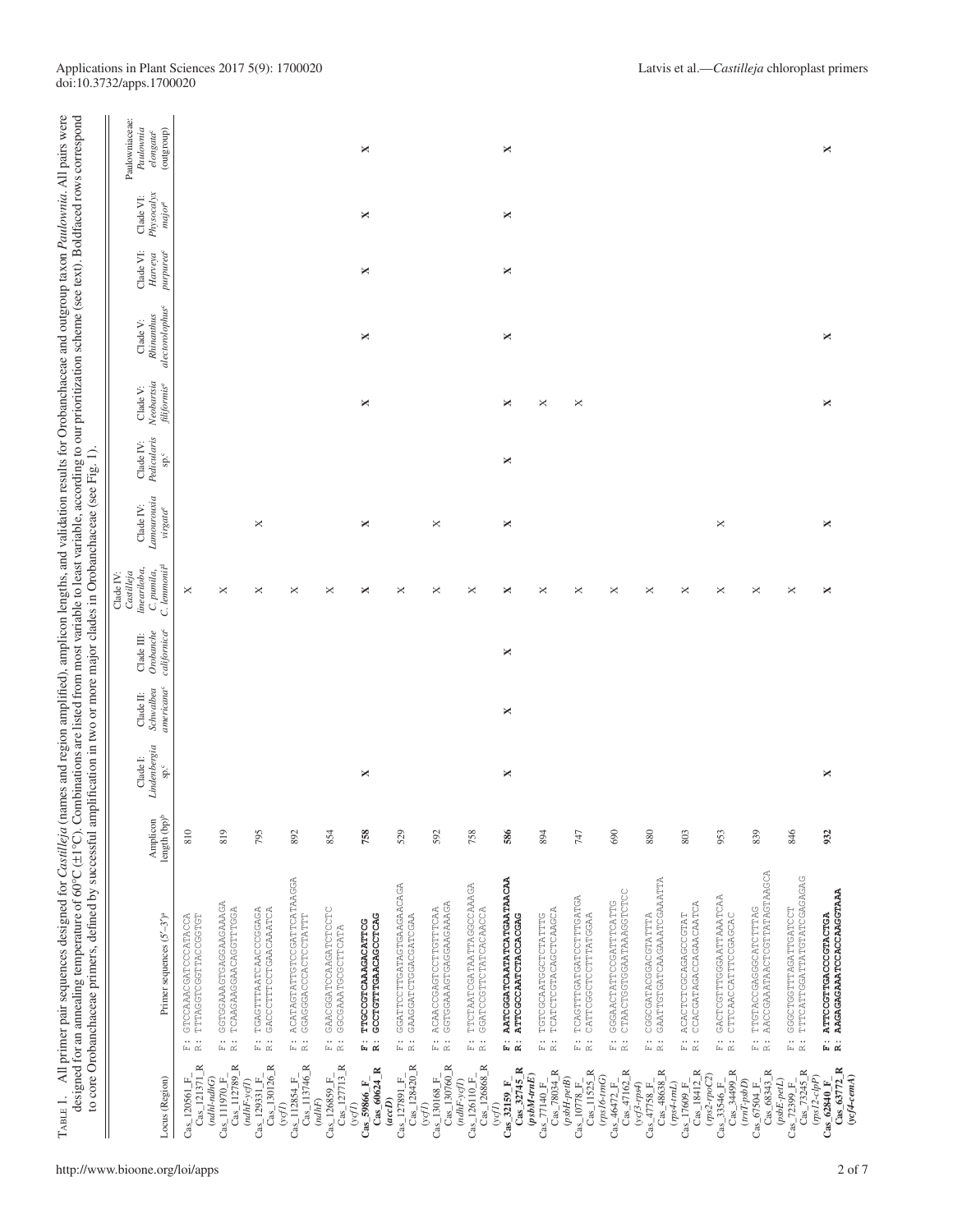| ×<br>×<br>×<br>×<br>×<br>×<br>×<br>×<br>×<br>×<br>×<br>×<br>×<br>×<br>×<br>×<br>$\bowtie$<br>×<br>×<br>×<br>×<br>×<br>×<br>×<br>×<br>×<br>×<br>×<br>×<br>×<br>$\times$<br>×<br>×<br>×<br>×<br>×<br>×<br>×<br>×<br>×<br>×<br>×<br>×<br>×<br>×<br>×<br>×<br>×<br>×<br>×<br>×<br>×<br>×<br>×<br>×<br>×<br>718<br>866<br>456<br>550<br>782<br>858<br>746<br>872<br>798<br>648<br>745<br>877<br>722<br>909<br>651<br>797<br>551<br>951<br>927<br>781<br>TGTTCTGATTCTACATATTGATCGTTT<br>TGTAATTTCGATTCTTGATCACAAT<br>CATCAGGATATACCATAGTTGCCTTT<br>CAACTCTAAGCGACCCTTAAATACA<br>F: AAATAATCCCAACGCGTTACA<br>R: AATGTTTCAATTAGCTCTCGAAATG<br>AATGAGATTGAATTCCTTTAACAGC<br>F: CCCATTCATTCCTTTAATTCG<br>R: TTAGCTCAACAGTTTGATTAGCTTG<br>GGAGACCTTTATTCCACCAGTTAG<br>TTGAAGCGAAGTAGGATAATTTGA<br>TCCTACCAGAGGCTACAATCTGA<br>ACGGCTCCTCATAGGTCACA<br>TGCTGTTAAAGGAATTCAATCTCA<br>TGAAATTGGCTGATATTATGACG<br>GTTACGTTCCACATCAAAGTGA<br>TTATTTCACAAATGGGAATCCTG<br>GCAATGGCTTCTTTATTTCTTCA<br>AATCATCOGGTTAGGATCAATCT<br>F: CTGGTAGAGAGTGGTCGGATCT<br>R: GGTTGAATTGGAGAGCTG<br>CAGATACAGATTGGCCCATC<br>CGTGAAGGGCTTTCTTTAACA<br>TCTTGTTCCTGAATGGTCTCTC<br>TCCGGATTAGGTTCATCCCTA<br>ATAAACCGCGTAATCGCAAG<br>F: GGTTCCTTGACCAACCACAG<br>TTCGATTCATTTGGCTCTCA<br>CCATACGATTGCCGTTCATA<br>TCCAATGGCTTCGGCTACTA<br>AGCCTTCCAAGCTAACGATG<br>CTGGAATCAGACCCCTATT<br>TGGAAAGGGAGTGTGTGTGA<br>TGTCATCCCAGTCAATCCAA<br>GCGGTCCGCAGAATATATGA<br>GGCCTCGGATGTCCATATAA<br>CTCGGGAAATCCTTGTACC<br>TACTCGCGCATCTTCCTCT<br>ATCCCAACAACACGACTTCC<br>TTTCGATTGGTATGGCTTC<br>$\ddot{\tilde{z}}$<br>$\ddot{r}$<br>$\begin{array}{cc} \ldots & \ldots \\ \ldots & \ldots \end{array}$<br>$\begin{array}{c} \ldots \\ \vdots \\ \vdots \\ \ldots \end{array}$<br>$\begin{array}{c} \ldots \\ \vdots \\ \vdots \\ \end{array}$<br>$\ddot{\tilde{z}}$ $\dddot{\tilde{z}}$<br>$\stackrel{\leftrightarrow}{\bowtie} \stackrel{\rightarrow}{\approx}$<br>$\ddot{\vec{k}}$<br>$\ddot{\tilde{z}}$<br>$\ddot{\vec{k}}$<br>$\stackrel{\leftrightarrow}{\mathbb{R}}\stackrel{\leftrightarrow}{\mathbb{R}}$<br>$\stackrel{\leftrightarrow}{\mathbb{R}}\stackrel{\leftrightarrow}{\mathbb{R}}$<br>$\ddot{\Xi}$ $\dddot{\Xi}$<br>$\ddot{\tilde{\kappa}}$<br>i.<br>R<br>i.<br>$\ddot{\bf k}$<br>å ä<br>$\ddot{\tilde{E}}$ is<br>$\ddot{\simeq}$<br>ii ii<br>Cas 124104 R<br>$\frac{\text{Cas}\_125859\_R}{\left(\text{rps15-ndhH}\right)}$<br>$CaS_123331$ <sub>_</sub> R<br>$Cas_62831_R$<br>$Cas_222036_R$<br>$Cas\_14724$ <sub>-R</sub><br>$(ndhH\text{-}ndhA)$<br>$Cas_70174_R$<br>$Cas_49520_R$<br>Cas_12461_R<br>Cas_74498_R<br>>_ <sup>2+250</sup> _F_<br>Cas_25037_R<br>$\begin{array}{c} \mathrm{Cas}\_85769\_F\_\\ \mathrm{Cas}\_86417\_R \end{array}$<br>$\frac{1}{\text{Cas}\_72431\_\text{R}}$<br>$\rm Cas\_66634\_R$<br>$Cas_30291$ R<br>$(atpF$ intron)<br>(ndhA intron)<br>$(rpl20-rpsl2)$<br>$Cas_{2}123306_F$<br>$Cas\_5319_R$<br>$\begin{array}{c} \mathrm{Cas}\_5508\_F_-\\ \mathrm{Cas}\_6230\_R \end{array}$<br>$(rnK-rps16)$<br>$(psbC-psbZ)$<br>$(rnr-rp133)$<br>$\left( rpoB\text{-}petN\right)$<br>$Cas\_125001$ <sub><math>-</math></sub> F<br>$(trnG-atpA)$<br>$Cas_{122476}F$<br>(trnG-atpA)<br>$(peta-psbJ)$<br>${\begin{array}{c} (psal\textrm{-}ycf4)\\ \textrm{Ca}\textrm{s}\_\textrm{71554}\_\textrm{F}\ \end{array}}$<br>$Cas_48611_F$<br>Cas 11589 F<br>$Cas_61880$ F<br>$(m\bar{T} \text{-} t m L)$<br>$\mathrm{Cas}$ 21290 F<br>$(rnS-rps4)$<br>$Cas\_14073$ F<br>$Cas_73947$ F<br>$Cas_69456_F$<br>$Cas\_24256$ F<br>$Cas_29425$ F<br>$Cas\_65707$ <sub>-F</sub><br>$Cas\_4537$ $F.$<br>$\left( rpoC2\right)$<br>(ppoCl)<br>(matK)<br>$\left( r p l 2 \right)$<br>$\left( c l p P \right)$ | Locus (Region) | Primer sequences $(5' - 3')^a$ | $length (bp)^b$<br>Amplicon | Lindenbergia<br>Clade I:<br>$\mathrm{sp.}^{\mathrm{c}}$ | Schwalbea<br>americana <sup>c</sup><br>Clade II: | californica <sup>c</sup><br>Orobanche<br>Clade III: | $C.$ lemmoni $\vec{r}^{\text{d}}$<br>lineariloba,<br>C. punila,<br>Castilleja<br>Clade IV: | Lamourouxia<br>Clade IV:<br>virgata <sup>e</sup> | Pedicularis<br>Clade IV:<br>$^{\circ}$ es | Neobartsia<br>filifornis <sup>e</sup><br>Clade V: | alectorolophus <sup>c</sup><br>Rhinanthus<br>Clade V: | purpurea <sup>c</sup><br>Clade VI:<br>Harveya | Physocalyx<br>Clade VI:<br>$major^e$ | Paulowniaceae:<br>Paulownia<br>(dnorano)<br>elongata <sup>c</sup> |
|----------------------------------------------------------------------------------------------------------------------------------------------------------------------------------------------------------------------------------------------------------------------------------------------------------------------------------------------------------------------------------------------------------------------------------------------------------------------------------------------------------------------------------------------------------------------------------------------------------------------------------------------------------------------------------------------------------------------------------------------------------------------------------------------------------------------------------------------------------------------------------------------------------------------------------------------------------------------------------------------------------------------------------------------------------------------------------------------------------------------------------------------------------------------------------------------------------------------------------------------------------------------------------------------------------------------------------------------------------------------------------------------------------------------------------------------------------------------------------------------------------------------------------------------------------------------------------------------------------------------------------------------------------------------------------------------------------------------------------------------------------------------------------------------------------------------------------------------------------------------------------------------------------------------------------------------------------------------------------------------------------------------------------------------------------------------------------------------------------------------------------------------------------------------------------------------------------------------------------------------------------------------------------------------------------------------------------------------------------------------------------------------------------------------------------------------------------------------------------------------------------------------------------------------------------------------------------------------------------------------------------------------------------------------------------------------------------------------------------------------------------------------------------------------------------------------------------------------------------------------------------------------------------------------------------------------------------------------------------------------------------------------------------------------------------------------------------------------------------------------------------------------------------------------------------------------------------------------------------------------------------------------------------------------------------------------------------------------------------------------------------------------------------------------------------------------------------------------------------------------------------------------------------------------------------------------------------------------------------------------------------------------------------------------------------|----------------|--------------------------------|-----------------------------|---------------------------------------------------------|--------------------------------------------------|-----------------------------------------------------|--------------------------------------------------------------------------------------------|--------------------------------------------------|-------------------------------------------|---------------------------------------------------|-------------------------------------------------------|-----------------------------------------------|--------------------------------------|-------------------------------------------------------------------|
|                                                                                                                                                                                                                                                                                                                                                                                                                                                                                                                                                                                                                                                                                                                                                                                                                                                                                                                                                                                                                                                                                                                                                                                                                                                                                                                                                                                                                                                                                                                                                                                                                                                                                                                                                                                                                                                                                                                                                                                                                                                                                                                                                                                                                                                                                                                                                                                                                                                                                                                                                                                                                                                                                                                                                                                                                                                                                                                                                                                                                                                                                                                                                                                                                                                                                                                                                                                                                                                                                                                                                                                                                                                                                  |                |                                |                             |                                                         |                                                  |                                                     |                                                                                            |                                                  |                                           |                                                   |                                                       |                                               |                                      |                                                                   |
|                                                                                                                                                                                                                                                                                                                                                                                                                                                                                                                                                                                                                                                                                                                                                                                                                                                                                                                                                                                                                                                                                                                                                                                                                                                                                                                                                                                                                                                                                                                                                                                                                                                                                                                                                                                                                                                                                                                                                                                                                                                                                                                                                                                                                                                                                                                                                                                                                                                                                                                                                                                                                                                                                                                                                                                                                                                                                                                                                                                                                                                                                                                                                                                                                                                                                                                                                                                                                                                                                                                                                                                                                                                                                  |                |                                |                             |                                                         |                                                  |                                                     |                                                                                            |                                                  |                                           |                                                   |                                                       |                                               |                                      |                                                                   |
|                                                                                                                                                                                                                                                                                                                                                                                                                                                                                                                                                                                                                                                                                                                                                                                                                                                                                                                                                                                                                                                                                                                                                                                                                                                                                                                                                                                                                                                                                                                                                                                                                                                                                                                                                                                                                                                                                                                                                                                                                                                                                                                                                                                                                                                                                                                                                                                                                                                                                                                                                                                                                                                                                                                                                                                                                                                                                                                                                                                                                                                                                                                                                                                                                                                                                                                                                                                                                                                                                                                                                                                                                                                                                  |                |                                |                             |                                                         |                                                  |                                                     |                                                                                            |                                                  |                                           |                                                   |                                                       |                                               |                                      |                                                                   |
| $\begin{array}{c} \rm{Cas}\_36699\_F\_\\ \rm{Cas}\_37444\_R \end{array}$<br>$\frac{\mathrm{Ca}\mathrm{s}\_\mathrm{47139}\mathrm{F}\_\mathrm{}}{\mathrm{Ca}\mathrm{s}\_\mathrm{47689}\mathrm{R}}$                                                                                                                                                                                                                                                                                                                                                                                                                                                                                                                                                                                                                                                                                                                                                                                                                                                                                                                                                                                                                                                                                                                                                                                                                                                                                                                                                                                                                                                                                                                                                                                                                                                                                                                                                                                                                                                                                                                                                                                                                                                                                                                                                                                                                                                                                                                                                                                                                                                                                                                                                                                                                                                                                                                                                                                                                                                                                                                                                                                                                                                                                                                                                                                                                                                                                                                                                                                                                                                                                 |                |                                |                             |                                                         |                                                  |                                                     |                                                                                            |                                                  |                                           |                                                   |                                                       |                                               |                                      |                                                                   |
| $\frac{\text{Cas}\_20851\_F_-}{\text{Cas}\_21307\_R}$                                                                                                                                                                                                                                                                                                                                                                                                                                                                                                                                                                                                                                                                                                                                                                                                                                                                                                                                                                                                                                                                                                                                                                                                                                                                                                                                                                                                                                                                                                                                                                                                                                                                                                                                                                                                                                                                                                                                                                                                                                                                                                                                                                                                                                                                                                                                                                                                                                                                                                                                                                                                                                                                                                                                                                                                                                                                                                                                                                                                                                                                                                                                                                                                                                                                                                                                                                                                                                                                                                                                                                                                                            |                |                                |                             |                                                         |                                                  |                                                     |                                                                                            |                                                  |                                           |                                                   |                                                       |                                               |                                      |                                                                   |
|                                                                                                                                                                                                                                                                                                                                                                                                                                                                                                                                                                                                                                                                                                                                                                                                                                                                                                                                                                                                                                                                                                                                                                                                                                                                                                                                                                                                                                                                                                                                                                                                                                                                                                                                                                                                                                                                                                                                                                                                                                                                                                                                                                                                                                                                                                                                                                                                                                                                                                                                                                                                                                                                                                                                                                                                                                                                                                                                                                                                                                                                                                                                                                                                                                                                                                                                                                                                                                                                                                                                                                                                                                                                                  |                |                                |                             |                                                         |                                                  |                                                     |                                                                                            |                                                  |                                           |                                                   |                                                       |                                               |                                      |                                                                   |
|                                                                                                                                                                                                                                                                                                                                                                                                                                                                                                                                                                                                                                                                                                                                                                                                                                                                                                                                                                                                                                                                                                                                                                                                                                                                                                                                                                                                                                                                                                                                                                                                                                                                                                                                                                                                                                                                                                                                                                                                                                                                                                                                                                                                                                                                                                                                                                                                                                                                                                                                                                                                                                                                                                                                                                                                                                                                                                                                                                                                                                                                                                                                                                                                                                                                                                                                                                                                                                                                                                                                                                                                                                                                                  |                |                                |                             |                                                         |                                                  |                                                     |                                                                                            |                                                  |                                           |                                                   |                                                       |                                               |                                      |                                                                   |
|                                                                                                                                                                                                                                                                                                                                                                                                                                                                                                                                                                                                                                                                                                                                                                                                                                                                                                                                                                                                                                                                                                                                                                                                                                                                                                                                                                                                                                                                                                                                                                                                                                                                                                                                                                                                                                                                                                                                                                                                                                                                                                                                                                                                                                                                                                                                                                                                                                                                                                                                                                                                                                                                                                                                                                                                                                                                                                                                                                                                                                                                                                                                                                                                                                                                                                                                                                                                                                                                                                                                                                                                                                                                                  |                |                                |                             |                                                         |                                                  |                                                     |                                                                                            |                                                  |                                           |                                                   |                                                       |                                               |                                      |                                                                   |
|                                                                                                                                                                                                                                                                                                                                                                                                                                                                                                                                                                                                                                                                                                                                                                                                                                                                                                                                                                                                                                                                                                                                                                                                                                                                                                                                                                                                                                                                                                                                                                                                                                                                                                                                                                                                                                                                                                                                                                                                                                                                                                                                                                                                                                                                                                                                                                                                                                                                                                                                                                                                                                                                                                                                                                                                                                                                                                                                                                                                                                                                                                                                                                                                                                                                                                                                                                                                                                                                                                                                                                                                                                                                                  |                |                                |                             |                                                         |                                                  |                                                     |                                                                                            |                                                  |                                           |                                                   |                                                       |                                               |                                      |                                                                   |
|                                                                                                                                                                                                                                                                                                                                                                                                                                                                                                                                                                                                                                                                                                                                                                                                                                                                                                                                                                                                                                                                                                                                                                                                                                                                                                                                                                                                                                                                                                                                                                                                                                                                                                                                                                                                                                                                                                                                                                                                                                                                                                                                                                                                                                                                                                                                                                                                                                                                                                                                                                                                                                                                                                                                                                                                                                                                                                                                                                                                                                                                                                                                                                                                                                                                                                                                                                                                                                                                                                                                                                                                                                                                                  |                |                                |                             |                                                         |                                                  |                                                     |                                                                                            |                                                  |                                           |                                                   |                                                       |                                               |                                      |                                                                   |
|                                                                                                                                                                                                                                                                                                                                                                                                                                                                                                                                                                                                                                                                                                                                                                                                                                                                                                                                                                                                                                                                                                                                                                                                                                                                                                                                                                                                                                                                                                                                                                                                                                                                                                                                                                                                                                                                                                                                                                                                                                                                                                                                                                                                                                                                                                                                                                                                                                                                                                                                                                                                                                                                                                                                                                                                                                                                                                                                                                                                                                                                                                                                                                                                                                                                                                                                                                                                                                                                                                                                                                                                                                                                                  |                |                                |                             |                                                         |                                                  |                                                     |                                                                                            |                                                  |                                           |                                                   |                                                       |                                               |                                      |                                                                   |
|                                                                                                                                                                                                                                                                                                                                                                                                                                                                                                                                                                                                                                                                                                                                                                                                                                                                                                                                                                                                                                                                                                                                                                                                                                                                                                                                                                                                                                                                                                                                                                                                                                                                                                                                                                                                                                                                                                                                                                                                                                                                                                                                                                                                                                                                                                                                                                                                                                                                                                                                                                                                                                                                                                                                                                                                                                                                                                                                                                                                                                                                                                                                                                                                                                                                                                                                                                                                                                                                                                                                                                                                                                                                                  |                |                                |                             |                                                         |                                                  |                                                     |                                                                                            |                                                  |                                           |                                                   |                                                       |                                               |                                      |                                                                   |
|                                                                                                                                                                                                                                                                                                                                                                                                                                                                                                                                                                                                                                                                                                                                                                                                                                                                                                                                                                                                                                                                                                                                                                                                                                                                                                                                                                                                                                                                                                                                                                                                                                                                                                                                                                                                                                                                                                                                                                                                                                                                                                                                                                                                                                                                                                                                                                                                                                                                                                                                                                                                                                                                                                                                                                                                                                                                                                                                                                                                                                                                                                                                                                                                                                                                                                                                                                                                                                                                                                                                                                                                                                                                                  |                |                                |                             |                                                         |                                                  |                                                     |                                                                                            |                                                  |                                           |                                                   |                                                       |                                               |                                      |                                                                   |
|                                                                                                                                                                                                                                                                                                                                                                                                                                                                                                                                                                                                                                                                                                                                                                                                                                                                                                                                                                                                                                                                                                                                                                                                                                                                                                                                                                                                                                                                                                                                                                                                                                                                                                                                                                                                                                                                                                                                                                                                                                                                                                                                                                                                                                                                                                                                                                                                                                                                                                                                                                                                                                                                                                                                                                                                                                                                                                                                                                                                                                                                                                                                                                                                                                                                                                                                                                                                                                                                                                                                                                                                                                                                                  |                |                                |                             |                                                         |                                                  |                                                     |                                                                                            |                                                  |                                           |                                                   |                                                       |                                               |                                      |                                                                   |
|                                                                                                                                                                                                                                                                                                                                                                                                                                                                                                                                                                                                                                                                                                                                                                                                                                                                                                                                                                                                                                                                                                                                                                                                                                                                                                                                                                                                                                                                                                                                                                                                                                                                                                                                                                                                                                                                                                                                                                                                                                                                                                                                                                                                                                                                                                                                                                                                                                                                                                                                                                                                                                                                                                                                                                                                                                                                                                                                                                                                                                                                                                                                                                                                                                                                                                                                                                                                                                                                                                                                                                                                                                                                                  |                |                                |                             |                                                         |                                                  |                                                     |                                                                                            |                                                  |                                           |                                                   |                                                       |                                               |                                      |                                                                   |
|                                                                                                                                                                                                                                                                                                                                                                                                                                                                                                                                                                                                                                                                                                                                                                                                                                                                                                                                                                                                                                                                                                                                                                                                                                                                                                                                                                                                                                                                                                                                                                                                                                                                                                                                                                                                                                                                                                                                                                                                                                                                                                                                                                                                                                                                                                                                                                                                                                                                                                                                                                                                                                                                                                                                                                                                                                                                                                                                                                                                                                                                                                                                                                                                                                                                                                                                                                                                                                                                                                                                                                                                                                                                                  |                |                                |                             |                                                         |                                                  |                                                     |                                                                                            |                                                  |                                           |                                                   |                                                       |                                               |                                      |                                                                   |
|                                                                                                                                                                                                                                                                                                                                                                                                                                                                                                                                                                                                                                                                                                                                                                                                                                                                                                                                                                                                                                                                                                                                                                                                                                                                                                                                                                                                                                                                                                                                                                                                                                                                                                                                                                                                                                                                                                                                                                                                                                                                                                                                                                                                                                                                                                                                                                                                                                                                                                                                                                                                                                                                                                                                                                                                                                                                                                                                                                                                                                                                                                                                                                                                                                                                                                                                                                                                                                                                                                                                                                                                                                                                                  |                |                                |                             |                                                         |                                                  |                                                     |                                                                                            |                                                  |                                           |                                                   |                                                       |                                               |                                      |                                                                   |
|                                                                                                                                                                                                                                                                                                                                                                                                                                                                                                                                                                                                                                                                                                                                                                                                                                                                                                                                                                                                                                                                                                                                                                                                                                                                                                                                                                                                                                                                                                                                                                                                                                                                                                                                                                                                                                                                                                                                                                                                                                                                                                                                                                                                                                                                                                                                                                                                                                                                                                                                                                                                                                                                                                                                                                                                                                                                                                                                                                                                                                                                                                                                                                                                                                                                                                                                                                                                                                                                                                                                                                                                                                                                                  |                |                                |                             |                                                         |                                                  |                                                     |                                                                                            |                                                  |                                           |                                                   |                                                       |                                               |                                      |                                                                   |
|                                                                                                                                                                                                                                                                                                                                                                                                                                                                                                                                                                                                                                                                                                                                                                                                                                                                                                                                                                                                                                                                                                                                                                                                                                                                                                                                                                                                                                                                                                                                                                                                                                                                                                                                                                                                                                                                                                                                                                                                                                                                                                                                                                                                                                                                                                                                                                                                                                                                                                                                                                                                                                                                                                                                                                                                                                                                                                                                                                                                                                                                                                                                                                                                                                                                                                                                                                                                                                                                                                                                                                                                                                                                                  |                |                                |                             |                                                         |                                                  |                                                     |                                                                                            |                                                  |                                           |                                                   |                                                       |                                               |                                      |                                                                   |
|                                                                                                                                                                                                                                                                                                                                                                                                                                                                                                                                                                                                                                                                                                                                                                                                                                                                                                                                                                                                                                                                                                                                                                                                                                                                                                                                                                                                                                                                                                                                                                                                                                                                                                                                                                                                                                                                                                                                                                                                                                                                                                                                                                                                                                                                                                                                                                                                                                                                                                                                                                                                                                                                                                                                                                                                                                                                                                                                                                                                                                                                                                                                                                                                                                                                                                                                                                                                                                                                                                                                                                                                                                                                                  |                |                                |                             |                                                         |                                                  |                                                     |                                                                                            |                                                  |                                           |                                                   |                                                       |                                               |                                      |                                                                   |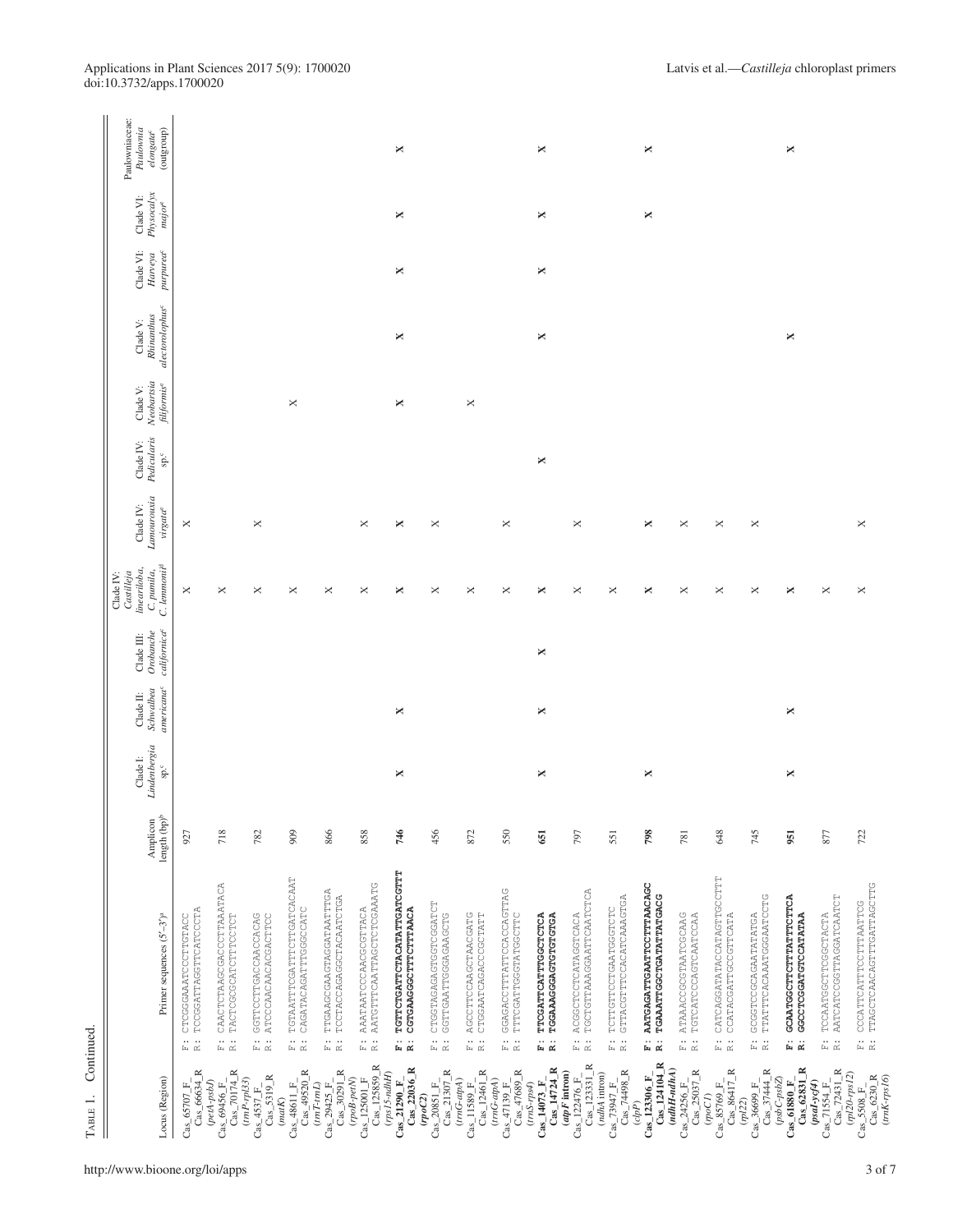| ×<br>×<br>×<br>×<br>×<br>×<br>×<br>×<br>×<br>×<br>×<br>×<br>×<br>$\boldsymbol{\times}$<br>×<br>×<br>×<br>×<br>×<br>×<br>×<br>×<br>×<br>×<br>×<br>×<br>×<br>×<br>×<br>×<br>×<br>×<br>×<br>×<br>×<br>×<br>×<br>×<br>×<br>×<br>×<br>×<br>×<br>×<br>×<br>×<br>×<br>×<br>×<br>×<br>×<br>×<br>×<br>×<br>×<br>×<br>×<br>×<br>×<br>×<br>×<br>×<br>×<br>×<br>×<br>×<br>×<br>×<br>×<br>×<br>×<br>×<br>×<br>×<br>×<br>×<br>×<br>×<br>×<br>×<br>×<br>×<br>×<br>×<br>×<br>×<br>×<br>×<br>×<br>×<br>×<br>×<br>×<br>×<br>×<br>×<br>×<br>×<br>×<br>×<br>×<br>×<br>×<br>×<br>×<br>×<br>×<br>×<br>×<br>×<br>×<br>×<br>×<br>×<br>×<br>×<br>778<br>866<br>749<br>769<br>645<br>668<br>886<br>712<br>804<br>919<br>703<br>763<br>889<br>862<br>838<br>892<br>593<br>752<br>854<br>591<br>TCGATAAATACAGATACACCCAATACA<br>F: TCCGAACTGTATAGGAACAATAATCA<br>R: GGCAACTATGGTATATCCTGATGTG<br>GATATCGAAGTAGTTCGGATTAGTCA<br>GGATCGAATTGATTATAGAAACATGA<br>TTTCTAGACTGCCCAATATCTGTTT<br>F: TCGGTTCAGATACAAATAAATCCA<br>R: AGGGTCATTTGTCCTTGG<br>TTGTCTTGGTCCCAATTCAATAC<br>F: CGTCATAATATCAGCCAATTTCA<br>R: ATGGACCCGAACGACTAGG<br>CAATTGGTTTACGCACTAATGAA<br>TCTGCAAATAATTCTCGATGTGA<br>R: CCTTTGTTGAAATAAGGGCAAA<br>TCCTGCGATATATTGGTGATGA<br>CGGATCTAGTTCATGGCCTATT<br>GCGTTTCTTATCACAACCCTTT<br>CCATCGAAGGTTGTTGAAGTG<br>GGGAGTCATTGGTTCAAATCC<br>TGAGGAGCCGTATGAGGTAAA<br>AGCTCGGAGACGTAGAACAAA<br>CAATGCAGAGGAAATGAATGC<br>CCTTACCTCGGGACCAAATC<br><b>AAGCCGACACAATAGGCATT</b><br>CCGCTACAGAACGAATACGC<br>TCCTGGAGTGGCCAAATAAG<br>F: CCGCTACAGAACGAATACGC<br>R: GTATCCGCGGGATTAATTTG<br>TCATCATTCCACTCCAATCG<br>TATTAGAGCGCGCCAAGAAG<br>CGGAGCTGGAACTGCTAACT<br>GTCCGGGTAGAGACCAAAGA<br>GTATCCGCGGGATTAATTTG<br>CGAGCAATACCATCGCCTAC<br>TTGGTTCGGGAAGGGATTAT<br>GCAAGAATCCTAGGCGAAGA<br>F: TCACACACACTCCCTTTCCA<br>R: GATATCGAAGTAGTTCGGAT<br>TTGGATTGACTGGGATGACA<br>CCTGGCAGCTCGTATTGTTT<br>F: ACACCGCTGCTCAAGACTTT<br>R: CCATCGAAGGTTGTTGAAGT<br>e<br>R<br>j.<br>i.<br>$\begin{array}{cc} \ldots & \ldots \\ \ldots & \ldots \end{array}$<br>$\ddot{\mathbf{k}}$<br>i.<br>i.<br>R<br>i.<br>R<br>$\begin{array}{c}\n\ldots \\ \vdots \\ \vdots\n\end{array}$<br><br>E 2<br>i.<br>R<br>i.<br>R<br>i.<br>R<br>ű ä<br>ä,<br>$\ddot{\bf k}$<br>$\ddot{\bf k}$<br>$Cas\_122486_R$<br>$\frac{Ca_{2}124082\_F_{-}}{Ca_{8}\_124968\_R}$<br>$Cas\_19976_R$<br>$Cas_85791_R$<br>$Cas_14062_R$<br>$Cas_2$ 20813 R<br>$\frac{Cas}{Cas} \frac{25017 \text{ F}}{25720 \text{ R}}$<br>$\frac{\text{Ca}_{2}40118 \text{ F}}{\text{Ca}_{2}40881 \text{ F}}$<br>$\text{Cas}_{-}45699 \text{ R}$<br>Cas_94660_R<br>$Cas$ _55457_R<br>$Cas_95300_R$<br>$\frac{Cas\_70574_F}{Cas\_71412_R}$<br>$\frac{\mathrm{Ca}\mathrm{s}\_\mathrm{78484}\mathrm{F}}{\mathrm{Ca}\mathrm{s}\_\mathrm{79253}\mathrm{R}}$<br>$Cas\_81242_R$<br>$Cas\_82887_R$<br>$\bar{C}$ as_15624_R<br>$\begin{array}{c} \mathrm{Ca}\mathrm{s}\_52327\_F\_\\ \mathrm{Ca}\mathrm{s}\_52920\_R \end{array}$<br>$Cas_2 28512_R$<br>$Cas_51414_R$<br>$(TopoC1$ - $rpoB)$<br>$(\ensuremath{r\bar{p}s18\text{-}rp120})$<br>$(ndhA\text{-}ndhI)$<br>$(trnM-atpB)$<br>$(rp136-rp38)$<br>$Cas\_121734$ <sub>-F</sub><br>$(rps3-rp122)$<br>$(atpA\text{-}atpF)$<br>$(ndhC\text{-}tmV)$<br>$(\mathit{petB-petD})$<br>$Cas\_81995_F$<br>$(rnF\text{-}ndhJ)$<br>$Cas\_54595_F$<br>$Cas\_85146_F$<br>$\mathrm{Cas}\_50548\_F\_$<br>Cas 19198 F<br>$Cas\_14705_F$<br>$Cas_93851_F$<br>$Cas_44810_F$<br>Cas 94709 F<br>$Cas\_80388$ F<br>$Cas\_13394$ F<br>$\mathrm{Cas}_2$ 20009 F<br>$Cas_227800_F$<br>$\left( rpoC2\right)$<br>(ppoC2)<br>$(ndhH)$<br>$\left( \text{mod}\right)$<br>(psaB)<br>$\left( rpoB\right)$<br>(atpH)<br>(vef2)<br>(vef3)<br>(ycf2) | Locus (Region) | Primer sequences (5'-3') <sup>a</sup> | length (bp) <sup>b</sup><br>Amplicon | Lindenbergia<br>Clade I:<br>$\mathrm{sp}^\mathrm{c}$ | Schwalbea<br>americana <sup>c</sup><br>Clade II: | californica <sup>c</sup><br>Orobanche<br>Clade III: | C. lenmonir <sup>d</sup><br>lineariloba,<br>C. punila,<br>Castilleja<br>Clade IV: | Lamourouxia<br>Clade IV:<br>virgata <sup>e</sup> | Pedicularis<br>Clade IV:<br>$\rm{sp}$ . | Neobartsia<br>$\operatorname{filiformise}$<br>Clade V: | alectorolophus <sup>c</sup><br>Rhinanthus<br>Clade V: | purpurea <sup>c</sup><br>Clade VI:<br>Harveya | Physocalyx<br>Clade VI:<br>$major^e$ | Paulowniaceae:<br>Paulownia<br>(outgroup)<br>elongata <sup>c</sup> |
|------------------------------------------------------------------------------------------------------------------------------------------------------------------------------------------------------------------------------------------------------------------------------------------------------------------------------------------------------------------------------------------------------------------------------------------------------------------------------------------------------------------------------------------------------------------------------------------------------------------------------------------------------------------------------------------------------------------------------------------------------------------------------------------------------------------------------------------------------------------------------------------------------------------------------------------------------------------------------------------------------------------------------------------------------------------------------------------------------------------------------------------------------------------------------------------------------------------------------------------------------------------------------------------------------------------------------------------------------------------------------------------------------------------------------------------------------------------------------------------------------------------------------------------------------------------------------------------------------------------------------------------------------------------------------------------------------------------------------------------------------------------------------------------------------------------------------------------------------------------------------------------------------------------------------------------------------------------------------------------------------------------------------------------------------------------------------------------------------------------------------------------------------------------------------------------------------------------------------------------------------------------------------------------------------------------------------------------------------------------------------------------------------------------------------------------------------------------------------------------------------------------------------------------------------------------------------------------------------------------------------------------------------------------------------------------------------------------------------------------------------------------------------------------------------------------------------------------------------------------------------------------------------------------------------------------------------------------------------------------------------------------------------------------------------------------------------------------------------------------------------------------------------------------------------------------------------------------------------------------------------------------------------------------------------------------------------------------------------------------------------------------------------------------------------------------------------------------------------------------------------------------------------------------------------------------------------------------------------------------------------------------------------------------------|----------------|---------------------------------------|--------------------------------------|------------------------------------------------------|--------------------------------------------------|-----------------------------------------------------|-----------------------------------------------------------------------------------|--------------------------------------------------|-----------------------------------------|--------------------------------------------------------|-------------------------------------------------------|-----------------------------------------------|--------------------------------------|--------------------------------------------------------------------|
|                                                                                                                                                                                                                                                                                                                                                                                                                                                                                                                                                                                                                                                                                                                                                                                                                                                                                                                                                                                                                                                                                                                                                                                                                                                                                                                                                                                                                                                                                                                                                                                                                                                                                                                                                                                                                                                                                                                                                                                                                                                                                                                                                                                                                                                                                                                                                                                                                                                                                                                                                                                                                                                                                                                                                                                                                                                                                                                                                                                                                                                                                                                                                                                                                                                                                                                                                                                                                                                                                                                                                                                                                                                                        |                |                                       |                                      |                                                      |                                                  |                                                     |                                                                                   |                                                  |                                         |                                                        |                                                       |                                               |                                      |                                                                    |
|                                                                                                                                                                                                                                                                                                                                                                                                                                                                                                                                                                                                                                                                                                                                                                                                                                                                                                                                                                                                                                                                                                                                                                                                                                                                                                                                                                                                                                                                                                                                                                                                                                                                                                                                                                                                                                                                                                                                                                                                                                                                                                                                                                                                                                                                                                                                                                                                                                                                                                                                                                                                                                                                                                                                                                                                                                                                                                                                                                                                                                                                                                                                                                                                                                                                                                                                                                                                                                                                                                                                                                                                                                                                        |                |                                       |                                      |                                                      |                                                  |                                                     |                                                                                   |                                                  |                                         |                                                        |                                                       |                                               |                                      |                                                                    |
|                                                                                                                                                                                                                                                                                                                                                                                                                                                                                                                                                                                                                                                                                                                                                                                                                                                                                                                                                                                                                                                                                                                                                                                                                                                                                                                                                                                                                                                                                                                                                                                                                                                                                                                                                                                                                                                                                                                                                                                                                                                                                                                                                                                                                                                                                                                                                                                                                                                                                                                                                                                                                                                                                                                                                                                                                                                                                                                                                                                                                                                                                                                                                                                                                                                                                                                                                                                                                                                                                                                                                                                                                                                                        |                |                                       |                                      |                                                      |                                                  |                                                     |                                                                                   |                                                  |                                         |                                                        |                                                       |                                               |                                      |                                                                    |
|                                                                                                                                                                                                                                                                                                                                                                                                                                                                                                                                                                                                                                                                                                                                                                                                                                                                                                                                                                                                                                                                                                                                                                                                                                                                                                                                                                                                                                                                                                                                                                                                                                                                                                                                                                                                                                                                                                                                                                                                                                                                                                                                                                                                                                                                                                                                                                                                                                                                                                                                                                                                                                                                                                                                                                                                                                                                                                                                                                                                                                                                                                                                                                                                                                                                                                                                                                                                                                                                                                                                                                                                                                                                        |                |                                       |                                      |                                                      |                                                  |                                                     |                                                                                   |                                                  |                                         |                                                        |                                                       |                                               |                                      |                                                                    |
|                                                                                                                                                                                                                                                                                                                                                                                                                                                                                                                                                                                                                                                                                                                                                                                                                                                                                                                                                                                                                                                                                                                                                                                                                                                                                                                                                                                                                                                                                                                                                                                                                                                                                                                                                                                                                                                                                                                                                                                                                                                                                                                                                                                                                                                                                                                                                                                                                                                                                                                                                                                                                                                                                                                                                                                                                                                                                                                                                                                                                                                                                                                                                                                                                                                                                                                                                                                                                                                                                                                                                                                                                                                                        |                |                                       |                                      |                                                      |                                                  |                                                     |                                                                                   |                                                  |                                         |                                                        |                                                       |                                               |                                      |                                                                    |
|                                                                                                                                                                                                                                                                                                                                                                                                                                                                                                                                                                                                                                                                                                                                                                                                                                                                                                                                                                                                                                                                                                                                                                                                                                                                                                                                                                                                                                                                                                                                                                                                                                                                                                                                                                                                                                                                                                                                                                                                                                                                                                                                                                                                                                                                                                                                                                                                                                                                                                                                                                                                                                                                                                                                                                                                                                                                                                                                                                                                                                                                                                                                                                                                                                                                                                                                                                                                                                                                                                                                                                                                                                                                        |                |                                       |                                      |                                                      |                                                  |                                                     |                                                                                   |                                                  |                                         |                                                        |                                                       |                                               |                                      |                                                                    |
|                                                                                                                                                                                                                                                                                                                                                                                                                                                                                                                                                                                                                                                                                                                                                                                                                                                                                                                                                                                                                                                                                                                                                                                                                                                                                                                                                                                                                                                                                                                                                                                                                                                                                                                                                                                                                                                                                                                                                                                                                                                                                                                                                                                                                                                                                                                                                                                                                                                                                                                                                                                                                                                                                                                                                                                                                                                                                                                                                                                                                                                                                                                                                                                                                                                                                                                                                                                                                                                                                                                                                                                                                                                                        |                |                                       |                                      |                                                      |                                                  |                                                     |                                                                                   |                                                  |                                         |                                                        |                                                       |                                               |                                      |                                                                    |
|                                                                                                                                                                                                                                                                                                                                                                                                                                                                                                                                                                                                                                                                                                                                                                                                                                                                                                                                                                                                                                                                                                                                                                                                                                                                                                                                                                                                                                                                                                                                                                                                                                                                                                                                                                                                                                                                                                                                                                                                                                                                                                                                                                                                                                                                                                                                                                                                                                                                                                                                                                                                                                                                                                                                                                                                                                                                                                                                                                                                                                                                                                                                                                                                                                                                                                                                                                                                                                                                                                                                                                                                                                                                        |                |                                       |                                      |                                                      |                                                  |                                                     |                                                                                   |                                                  |                                         |                                                        |                                                       |                                               |                                      |                                                                    |
|                                                                                                                                                                                                                                                                                                                                                                                                                                                                                                                                                                                                                                                                                                                                                                                                                                                                                                                                                                                                                                                                                                                                                                                                                                                                                                                                                                                                                                                                                                                                                                                                                                                                                                                                                                                                                                                                                                                                                                                                                                                                                                                                                                                                                                                                                                                                                                                                                                                                                                                                                                                                                                                                                                                                                                                                                                                                                                                                                                                                                                                                                                                                                                                                                                                                                                                                                                                                                                                                                                                                                                                                                                                                        |                |                                       |                                      |                                                      |                                                  |                                                     |                                                                                   |                                                  |                                         |                                                        |                                                       |                                               |                                      |                                                                    |
|                                                                                                                                                                                                                                                                                                                                                                                                                                                                                                                                                                                                                                                                                                                                                                                                                                                                                                                                                                                                                                                                                                                                                                                                                                                                                                                                                                                                                                                                                                                                                                                                                                                                                                                                                                                                                                                                                                                                                                                                                                                                                                                                                                                                                                                                                                                                                                                                                                                                                                                                                                                                                                                                                                                                                                                                                                                                                                                                                                                                                                                                                                                                                                                                                                                                                                                                                                                                                                                                                                                                                                                                                                                                        |                |                                       |                                      |                                                      |                                                  |                                                     |                                                                                   |                                                  |                                         |                                                        |                                                       |                                               |                                      |                                                                    |
|                                                                                                                                                                                                                                                                                                                                                                                                                                                                                                                                                                                                                                                                                                                                                                                                                                                                                                                                                                                                                                                                                                                                                                                                                                                                                                                                                                                                                                                                                                                                                                                                                                                                                                                                                                                                                                                                                                                                                                                                                                                                                                                                                                                                                                                                                                                                                                                                                                                                                                                                                                                                                                                                                                                                                                                                                                                                                                                                                                                                                                                                                                                                                                                                                                                                                                                                                                                                                                                                                                                                                                                                                                                                        |                |                                       |                                      |                                                      |                                                  |                                                     |                                                                                   |                                                  |                                         |                                                        |                                                       |                                               |                                      |                                                                    |
|                                                                                                                                                                                                                                                                                                                                                                                                                                                                                                                                                                                                                                                                                                                                                                                                                                                                                                                                                                                                                                                                                                                                                                                                                                                                                                                                                                                                                                                                                                                                                                                                                                                                                                                                                                                                                                                                                                                                                                                                                                                                                                                                                                                                                                                                                                                                                                                                                                                                                                                                                                                                                                                                                                                                                                                                                                                                                                                                                                                                                                                                                                                                                                                                                                                                                                                                                                                                                                                                                                                                                                                                                                                                        |                |                                       |                                      |                                                      |                                                  |                                                     |                                                                                   |                                                  |                                         |                                                        |                                                       |                                               |                                      |                                                                    |
|                                                                                                                                                                                                                                                                                                                                                                                                                                                                                                                                                                                                                                                                                                                                                                                                                                                                                                                                                                                                                                                                                                                                                                                                                                                                                                                                                                                                                                                                                                                                                                                                                                                                                                                                                                                                                                                                                                                                                                                                                                                                                                                                                                                                                                                                                                                                                                                                                                                                                                                                                                                                                                                                                                                                                                                                                                                                                                                                                                                                                                                                                                                                                                                                                                                                                                                                                                                                                                                                                                                                                                                                                                                                        |                |                                       |                                      |                                                      |                                                  |                                                     |                                                                                   |                                                  |                                         |                                                        |                                                       |                                               |                                      |                                                                    |
|                                                                                                                                                                                                                                                                                                                                                                                                                                                                                                                                                                                                                                                                                                                                                                                                                                                                                                                                                                                                                                                                                                                                                                                                                                                                                                                                                                                                                                                                                                                                                                                                                                                                                                                                                                                                                                                                                                                                                                                                                                                                                                                                                                                                                                                                                                                                                                                                                                                                                                                                                                                                                                                                                                                                                                                                                                                                                                                                                                                                                                                                                                                                                                                                                                                                                                                                                                                                                                                                                                                                                                                                                                                                        |                |                                       |                                      |                                                      |                                                  |                                                     |                                                                                   |                                                  |                                         |                                                        |                                                       |                                               |                                      |                                                                    |
|                                                                                                                                                                                                                                                                                                                                                                                                                                                                                                                                                                                                                                                                                                                                                                                                                                                                                                                                                                                                                                                                                                                                                                                                                                                                                                                                                                                                                                                                                                                                                                                                                                                                                                                                                                                                                                                                                                                                                                                                                                                                                                                                                                                                                                                                                                                                                                                                                                                                                                                                                                                                                                                                                                                                                                                                                                                                                                                                                                                                                                                                                                                                                                                                                                                                                                                                                                                                                                                                                                                                                                                                                                                                        |                |                                       |                                      |                                                      |                                                  |                                                     |                                                                                   |                                                  |                                         |                                                        |                                                       |                                               |                                      |                                                                    |
|                                                                                                                                                                                                                                                                                                                                                                                                                                                                                                                                                                                                                                                                                                                                                                                                                                                                                                                                                                                                                                                                                                                                                                                                                                                                                                                                                                                                                                                                                                                                                                                                                                                                                                                                                                                                                                                                                                                                                                                                                                                                                                                                                                                                                                                                                                                                                                                                                                                                                                                                                                                                                                                                                                                                                                                                                                                                                                                                                                                                                                                                                                                                                                                                                                                                                                                                                                                                                                                                                                                                                                                                                                                                        |                |                                       |                                      |                                                      |                                                  |                                                     |                                                                                   |                                                  |                                         |                                                        |                                                       |                                               |                                      |                                                                    |
|                                                                                                                                                                                                                                                                                                                                                                                                                                                                                                                                                                                                                                                                                                                                                                                                                                                                                                                                                                                                                                                                                                                                                                                                                                                                                                                                                                                                                                                                                                                                                                                                                                                                                                                                                                                                                                                                                                                                                                                                                                                                                                                                                                                                                                                                                                                                                                                                                                                                                                                                                                                                                                                                                                                                                                                                                                                                                                                                                                                                                                                                                                                                                                                                                                                                                                                                                                                                                                                                                                                                                                                                                                                                        |                |                                       |                                      |                                                      |                                                  |                                                     |                                                                                   |                                                  |                                         |                                                        |                                                       |                                               |                                      |                                                                    |
|                                                                                                                                                                                                                                                                                                                                                                                                                                                                                                                                                                                                                                                                                                                                                                                                                                                                                                                                                                                                                                                                                                                                                                                                                                                                                                                                                                                                                                                                                                                                                                                                                                                                                                                                                                                                                                                                                                                                                                                                                                                                                                                                                                                                                                                                                                                                                                                                                                                                                                                                                                                                                                                                                                                                                                                                                                                                                                                                                                                                                                                                                                                                                                                                                                                                                                                                                                                                                                                                                                                                                                                                                                                                        |                |                                       |                                      |                                                      |                                                  |                                                     |                                                                                   |                                                  |                                         |                                                        |                                                       |                                               |                                      |                                                                    |
|                                                                                                                                                                                                                                                                                                                                                                                                                                                                                                                                                                                                                                                                                                                                                                                                                                                                                                                                                                                                                                                                                                                                                                                                                                                                                                                                                                                                                                                                                                                                                                                                                                                                                                                                                                                                                                                                                                                                                                                                                                                                                                                                                                                                                                                                                                                                                                                                                                                                                                                                                                                                                                                                                                                                                                                                                                                                                                                                                                                                                                                                                                                                                                                                                                                                                                                                                                                                                                                                                                                                                                                                                                                                        |                |                                       |                                      |                                                      |                                                  |                                                     |                                                                                   |                                                  |                                         |                                                        |                                                       |                                               |                                      |                                                                    |
|                                                                                                                                                                                                                                                                                                                                                                                                                                                                                                                                                                                                                                                                                                                                                                                                                                                                                                                                                                                                                                                                                                                                                                                                                                                                                                                                                                                                                                                                                                                                                                                                                                                                                                                                                                                                                                                                                                                                                                                                                                                                                                                                                                                                                                                                                                                                                                                                                                                                                                                                                                                                                                                                                                                                                                                                                                                                                                                                                                                                                                                                                                                                                                                                                                                                                                                                                                                                                                                                                                                                                                                                                                                                        |                |                                       |                                      |                                                      |                                                  |                                                     |                                                                                   |                                                  |                                         |                                                        |                                                       |                                               |                                      |                                                                    |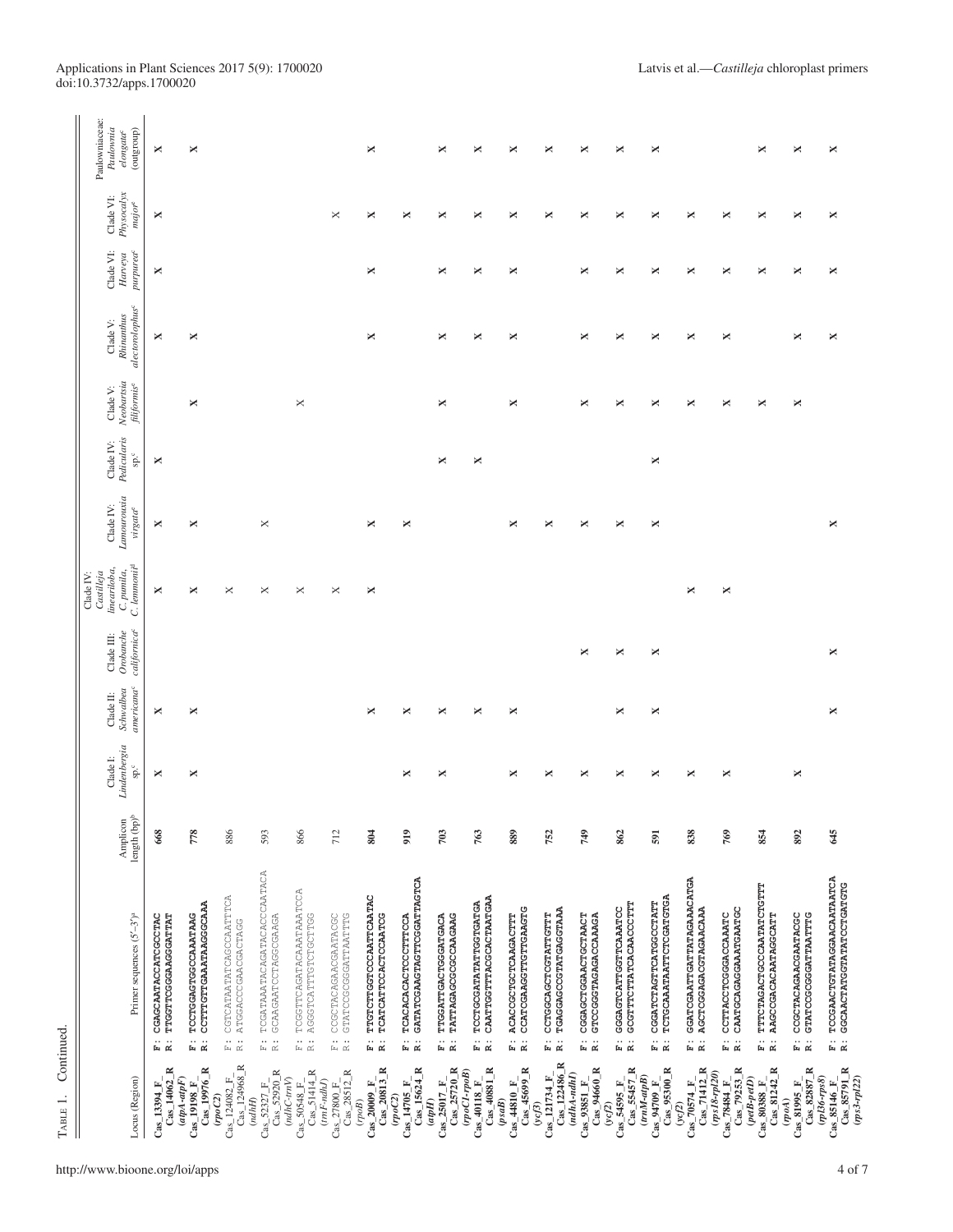TABLE 1. Continued. ABLE 1. Continued.

| ×<br>×<br>×<br>×<br>×<br>×<br>×<br>×<br>×<br>×<br>×<br>×<br>×<br>×<br>×<br>×<br>×<br>×<br>×<br>×<br>×<br>×<br>×<br>×<br>×<br>×<br>×<br>×<br>×<br>×<br>×<br>×<br>×<br>×<br>769<br>939<br>778<br>835<br>789<br>803<br>832<br>802<br>902<br>801<br>792<br>F: TTCCTGAAGTATTTCCCATACAATC<br>TTCCATCGAATTGAGTATGATTGT<br>TCCGAGATCTCTTATTGAATTGC<br>F: AGAATCAGACCTATTCCCGAAA<br>F: TTGTTCTGGTCTATCGTGGAA<br>R: TGGCCATTATGGAAAATC<br>TCAGGTGCATGTATCTTTACCG<br>F: ACCTAATCCGGAATATGAACCA<br>R: TCTAAAGATGCCCTCGGTACA<br>R: ACCTGAACCATTATGGCAAGA<br>R: AAGGCCCTGAAAGGATCACTA<br>AAATGCGGTACAAGGATTTC<br>TCTCAGGCCTGTTCATATGGT<br>R: TGCCTCCATTATGTTGTTGC<br>R: TGCTCGTATTCACGGTCTTG<br>F: GCATAATGTCCACTGGAACG<br>TAAGCCCGTGGATATTGAGG<br>CCGCCCAAGATCAAGATAAA<br>F: AGGCGGTCATACTTCCTTCA<br>CGATACATTTCGCAATCGAG<br>F: GGGCTAAAGCGTGGGTATTT<br>R: TCAGGTGCATGTATCTTTAC<br>CGCGTGAGATATCCAGCAT<br>i.<br>Fi<br>$\ddot{\mathbf{k}}$<br>$\begin{array}{c} \ldots \\ \boxdot \; \boxdot \end{array}$<br>$\ddot{\bf k}$<br>i.<br>B<br>i.<br>(3.20C1)<br>$Cas_38949_R$<br>$Cas_22735_R$<br>$Cas\_13399$ <sub><math>R</math></sub><br>$Cas_226657_R$<br>$Cas_224195_R$<br>$Cas_90885$ <sub>R</sub><br>$Cas\_19186_R$<br>$Cas_42897$ <sub>R</sub><br>$Cas_97030_R$<br>$Cas_65732_R$<br>$Cas\_67525_R$<br>$(trnG-rps14)$<br>$(ycf1-ndhB)$<br>$Cas\_12567_F$<br>$(peta-psbJ)$<br>$Cas_21932$ F<br>Cas_25855_F<br>$Cas_64793_F$<br>$(psbJ-petL)$<br>$\cos 23417$ F<br>$Cas$ 90084 $F$<br>$Cas\_18394\_F$<br>$Cas_42062_F$<br>$Cas_96241_F$<br>$Cas_38180_F$<br>$Cas_66623_F$<br>$\mathit{(cpoCI)}$<br>$\left( rpoC2\right)$<br>$\left( 5^{o}d\right)$<br>(apA)<br>(ycf2) | ×<br>×<br>×<br>×<br>×<br>×<br>×<br>×<br>×<br>×<br>×<br>×<br>×<br>× | ×<br>×<br>×<br>×<br>×<br>×<br>×<br>× |
|----------------------------------------------------------------------------------------------------------------------------------------------------------------------------------------------------------------------------------------------------------------------------------------------------------------------------------------------------------------------------------------------------------------------------------------------------------------------------------------------------------------------------------------------------------------------------------------------------------------------------------------------------------------------------------------------------------------------------------------------------------------------------------------------------------------------------------------------------------------------------------------------------------------------------------------------------------------------------------------------------------------------------------------------------------------------------------------------------------------------------------------------------------------------------------------------------------------------------------------------------------------------------------------------------------------------------------------------------------------------------------------------------------------------------------------------------------------------------------------------------------------------------------------------------------------------------------------------------------------------------------------------------------|--------------------------------------------------------------------|--------------------------------------|
|                                                                                                                                                                                                                                                                                                                                                                                                                                                                                                                                                                                                                                                                                                                                                                                                                                                                                                                                                                                                                                                                                                                                                                                                                                                                                                                                                                                                                                                                                                                                                                                                                                                          |                                                                    |                                      |
|                                                                                                                                                                                                                                                                                                                                                                                                                                                                                                                                                                                                                                                                                                                                                                                                                                                                                                                                                                                                                                                                                                                                                                                                                                                                                                                                                                                                                                                                                                                                                                                                                                                          |                                                                    |                                      |
|                                                                                                                                                                                                                                                                                                                                                                                                                                                                                                                                                                                                                                                                                                                                                                                                                                                                                                                                                                                                                                                                                                                                                                                                                                                                                                                                                                                                                                                                                                                                                                                                                                                          |                                                                    |                                      |
|                                                                                                                                                                                                                                                                                                                                                                                                                                                                                                                                                                                                                                                                                                                                                                                                                                                                                                                                                                                                                                                                                                                                                                                                                                                                                                                                                                                                                                                                                                                                                                                                                                                          |                                                                    |                                      |
|                                                                                                                                                                                                                                                                                                                                                                                                                                                                                                                                                                                                                                                                                                                                                                                                                                                                                                                                                                                                                                                                                                                                                                                                                                                                                                                                                                                                                                                                                                                                                                                                                                                          |                                                                    |                                      |
|                                                                                                                                                                                                                                                                                                                                                                                                                                                                                                                                                                                                                                                                                                                                                                                                                                                                                                                                                                                                                                                                                                                                                                                                                                                                                                                                                                                                                                                                                                                                                                                                                                                          |                                                                    |                                      |
|                                                                                                                                                                                                                                                                                                                                                                                                                                                                                                                                                                                                                                                                                                                                                                                                                                                                                                                                                                                                                                                                                                                                                                                                                                                                                                                                                                                                                                                                                                                                                                                                                                                          |                                                                    |                                      |
|                                                                                                                                                                                                                                                                                                                                                                                                                                                                                                                                                                                                                                                                                                                                                                                                                                                                                                                                                                                                                                                                                                                                                                                                                                                                                                                                                                                                                                                                                                                                                                                                                                                          |                                                                    |                                      |
|                                                                                                                                                                                                                                                                                                                                                                                                                                                                                                                                                                                                                                                                                                                                                                                                                                                                                                                                                                                                                                                                                                                                                                                                                                                                                                                                                                                                                                                                                                                                                                                                                                                          |                                                                    |                                      |
|                                                                                                                                                                                                                                                                                                                                                                                                                                                                                                                                                                                                                                                                                                                                                                                                                                                                                                                                                                                                                                                                                                                                                                                                                                                                                                                                                                                                                                                                                                                                                                                                                                                          |                                                                    |                                      |
|                                                                                                                                                                                                                                                                                                                                                                                                                                                                                                                                                                                                                                                                                                                                                                                                                                                                                                                                                                                                                                                                                                                                                                                                                                                                                                                                                                                                                                                                                                                                                                                                                                                          | ×                                                                  | ×                                    |
| ×<br>×<br>×<br>×<br>×<br>×<br>840<br>F: CCAAGTCGATACGATCCATTC<br>R: TCGGTGCAGATGTAGGATACC<br>$Cas_92935_R$<br>$Cas_92095_F$<br>(psaA)                                                                                                                                                                                                                                                                                                                                                                                                                                                                                                                                                                                                                                                                                                                                                                                                                                                                                                                                                                                                                                                                                                                                                                                                                                                                                                                                                                                                                                                                                                                    | ×                                                                  |                                      |
| ×<br>×<br>×<br>×<br>×<br>×<br>923<br>R: ACGAATCGGTGTGGTATATTCA<br>F: TTGCTGCCGTTACTCTTCAG<br>$Cas\_88512_R$<br>$(rp l2 - rp l23)$<br>$Cas\_87589$ F<br>(vef2)                                                                                                                                                                                                                                                                                                                                                                                                                                                                                                                                                                                                                                                                                                                                                                                                                                                                                                                                                                                                                                                                                                                                                                                                                                                                                                                                                                                                                                                                                            | ×<br>×                                                             |                                      |
| ×<br>×<br>×<br>757<br>CTCCATTCCCTGAGACAAGG<br>CCGACTCCTCAGAATTTGGT<br><br>中 14<br>$\overline{\text{Cas}}_2$ 27708 R<br>$Cas_26951_F$                                                                                                                                                                                                                                                                                                                                                                                                                                                                                                                                                                                                                                                                                                                                                                                                                                                                                                                                                                                                                                                                                                                                                                                                                                                                                                                                                                                                                                                                                                                     | ×<br>×                                                             | ×                                    |
| ×<br>×<br>×<br>×<br>839<br>F: AATGAAATATACGATCAACCAACATT<br>TCATAATTATTGATACGGCCCTTT<br>$\ddot{\bf k}$<br>$Cas_91895_R$<br>$Cas$ 91056 $F$<br>$\left( \mathit{TopoB}\right)$                                                                                                                                                                                                                                                                                                                                                                                                                                                                                                                                                                                                                                                                                                                                                                                                                                                                                                                                                                                                                                                                                                                                                                                                                                                                                                                                                                                                                                                                             | ×<br>×                                                             | ×                                    |
| ×<br>×<br>×<br>×<br>×<br>834<br>F: TTGGTTTGACACTGCTTCACA<br>R: ATTTCACGCTCTTCCTTTCG<br>$CaS_104945$ R<br>$Cas\_104111$ $F$<br>(vef2)                                                                                                                                                                                                                                                                                                                                                                                                                                                                                                                                                                                                                                                                                                                                                                                                                                                                                                                                                                                                                                                                                                                                                                                                                                                                                                                                                                                                                                                                                                                     | ×<br>×                                                             | ×                                    |
| ×<br>×<br>×<br>×<br>×<br>×<br>×<br>815<br>F: GAGCTTGCTCGATCTGTTCA<br>R: ATTGCTCCAGCCCAGAATAC<br>Cas 35729 R<br>$(trnL-rn16)$<br>$(psbD-psC)$<br>$Cas_34914_F$                                                                                                                                                                                                                                                                                                                                                                                                                                                                                                                                                                                                                                                                                                                                                                                                                                                                                                                                                                                                                                                                                                                                                                                                                                                                                                                                                                                                                                                                                            | ×<br>×                                                             | ×                                    |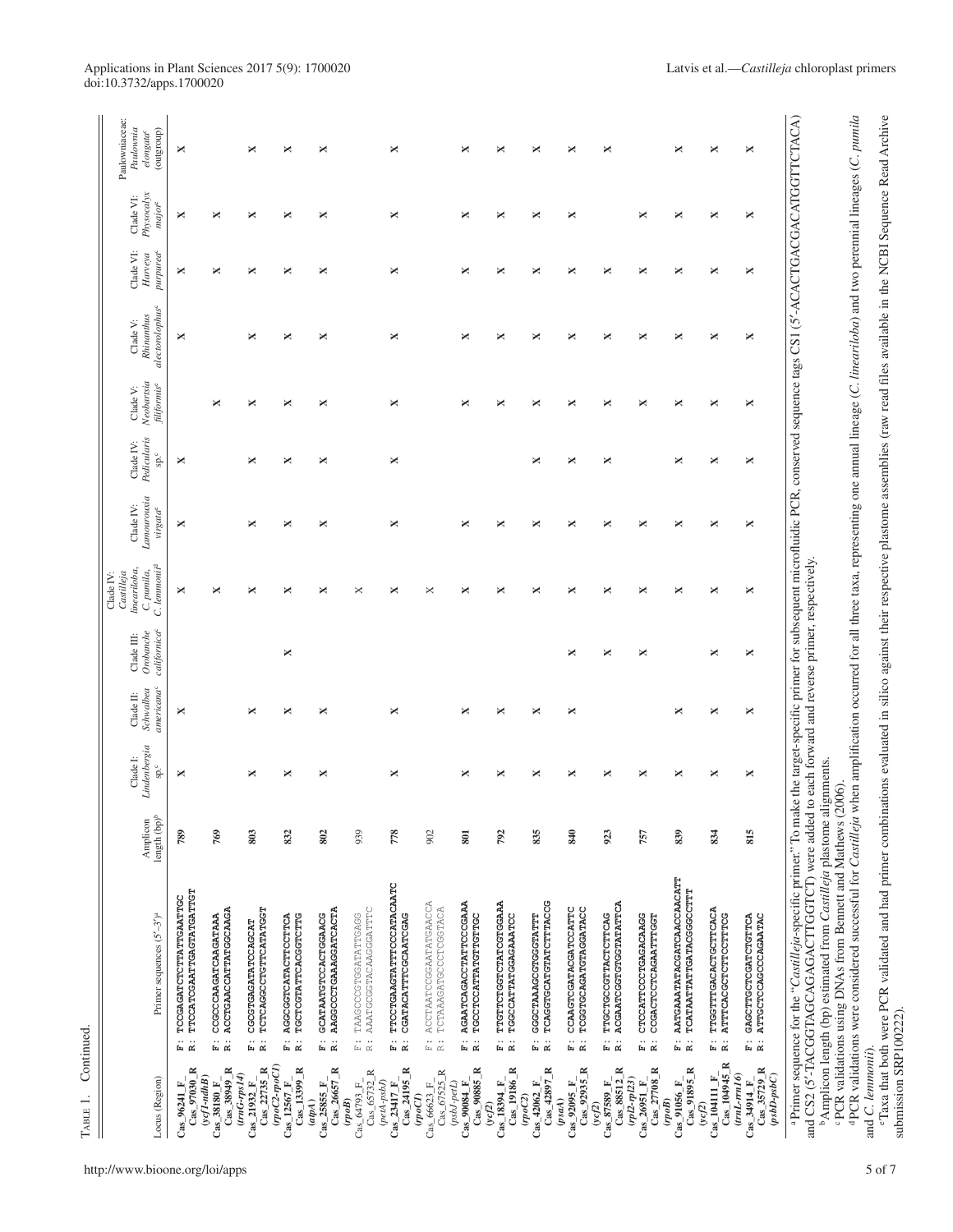performance using additional sampling across Orobanchaceae. Orobanchaceae represents the largest parasitic clade of angiosperms and has well-documented modifications to the plastome, such as reduction and accelerated rates of molecular evolution; however, the most comprehensive phylogenetic investigation to date was based on only five gene regions (McNeal et al., 2013). Thus, an expanded molecular toolkit will be of great benefit for future investigations in the clade.

#### METHODS AND RESULTS

Three species of *Castilleja* were selected for genome skimming (*C. cusickii* Greenm., *C. foliolosa* Hook. & Arn., *C. tenuis* (A. Heller) T. I. Chuang & Heckard; Appendix 1), with taxa chosen to include both annual and perennial lineages (National Center for Biotechnology Information [NCBI] Sequence Read Archive [SRA] accession SRP100222). DNA extraction, purification, Illumina library construction, and subsequent cleaning of reads followed Uribe-Convers et al. (2016). Samples were sequenced as 100-bp single-end reads on an Illumina HiSeq 2000 (Illumina, San Diego, California, USA) at the University of Oregon, and cleaned reads were assembled against a reference genome (*Sesamum indicum* L. JN637766) using the Alignreads pipeline version 2.25 (Straub et al., 2011). In addition to these three low-coverage genomes, we also used existing data for 12 *Castilleja* plastomes generated by Uribe-Convers et al. (2014) using a long-PCR approach. Fifteen plastomes in total were aligned using MAFFT version 7.017b under the default settings (Katoh and Standley, 2013).

We used a custom R script (Uribe-Convers et al., 2016) to identify the most variable regions of the alignment spanning 400–1000 bp that were flanked by conserved regions, enabling prioritization based on predicted amplicon size and variability. Regions containing ambiguous bases were discarded, and those missing from one or more taxa in the alignment, particularly in the plastomes generated through the long-PCR method, were given lesser priority. We used Primer3 (Untergasser et al., 2012) to design primer pairs for the selected regions with an annealing temperature of  $60^{\circ}C (\pm 1^{\circ}C)$ , and allowing no more than three continuous nucleotides of the same base, following the specifications of the Fluidigm Access Array System protocol.

We validated each primer combination using PCR with three high-quality *Castilleja* DNA isolations chosen to represent major lineages, sensu Tank and Olmstead (2008) (*C. lineariloba* (Benth.) T. I. Chuang & Heckard, *C. lemmonii* A. Gray, and *C. pumila* Wedd.; Appendix 1), but different than those selected for genome skimming and primer design, and a negative control. Because we followed the approach of Uribe-Convers et al. (2016), it was necessary for our validation conditions to simulate the four-primer reaction of the Fluidigm microfluidic PCR using a standard thermocycler. Therefore, our target-specific primers include a 5′ conserved sequence (CS) tag, obtained from the Fluidigm Access Array System protocol, which provides an annealing site for Illumina sequencing adapters and sample-specific barcodes. PCR amplification followed Uribe-Convers et al. (2016), and amplicons were visualized on a standard agarose gel. In total, 76 primer combinations were successfully designed and validated (Table 1).

To test the broader utility of our *Castilleja-*specific primers, we searched for matches in two published plastome assemblies for *Lamourouxia virgata* Kunth (Pedicularideae, Clade IV; Fig. 1) and *Neobartsia stricta* (Kunth) Uribe-Convers & Tank (Rhinantheae, Clade V) (NCBI SRA accessions SRR1023133 and SRR1023130, respectively; Uribe-Convers et al., 2014). We assembled the plastome for a third taxon, *Physocalyx major* Mart. (Buchnereae, Clade VI; NCBI SRA accession SRP100222), to include in our comparison. *Physocalyx major* was sequenced on an Illumina HiSeq 2000 at the University of Oregon as 100-bp paired-end reads. Cleaned reads for *P. major* were mapped to three reference plastomes with one copy of the inverted repeat region removed (*Sesamum indicum* JN637766, *Neobartsia inaequalis* (Benth.) Uribe-Convers & Tank KF922718, *Castilleja paramensis* F. González & Pabón-Mora KT959111) using Bowtie2 (Langmead and Salzberg, 2012). Consensus sequences of the resultant contigs were obtained and used as final references. Contigs were then imported into Geneious R7 version 7.0.6 (Kearse et al., 2012), and a consensus sequence was obtained by calling regions with less than  $5\times$  coverage as "N" and using the "Highest Quality" as a threshold.

Separate BLAST databases were created for *Lamourouxia* Kunth, *Neobartsia*  Uribe-Convers & Tank, and *Physocalyx* Pohl assemblies (-makeblastdb), and blastn\_short was used to search for matching hits with the list of *Castilleja* chloroplast primers. Hits were further considered if both primer pairs (1) occurred on the same contig and (2) had predicted amplicon sizes between 350–1000 bp. Once we obtained a set of primer hits for the three taxa, they were validated with



Fig. 1. Relationships among major clades within Orobanchaceae modified from McNeal et al. (2013), with taxa used for primer validation indicated (see text). Bootstrap support values for clades are indicated along the branches and follow McNeal et al. (2013).

PCR using *L. virgata*, *P. major*, and *Neobartsia filiformis* (Wedd.) Uribe-Convers & Tank (Appendix 1), as described above. Primer pairs with amplification in at least two out of three taxa above were chosen for another round of PCR validation with expanded taxon sampling that represented all major lineages of Orobanchaceae (sensu McNeal et al., 2013; Appendix 1): *Lindenbergia* sp. Lehm. (Clade I), *Schwalbea americana* L. (Cymbarieae, Clade II), *Orobanche californica* Cham. & Schltdl. (Orobancheae, Clade III), *Pedicularis* sp. L. (Pedicularideae, Clade IV), *Rhinanthus alectorolophus* (Scop.) Pollich (Rhinantheae, Clade V), *Harveya purpurea* Harv. (Buchnereae, Clade VI), and *Paulownia* Siebold & Zucc. (Paulowniaceae; outgroup). As a positive control, we included CS-tagged "universal" primers for the *trnL-F* region ("trn-c" and "trn-f" of Taberlet et al., 1991, in Tank and Olmstead, 2008).

Out of the 76 primer pairs designed and validated for *Castilleja*, we identified 36 pairs with applicability across Orobanchaceae (referred to as core Orobanchaceae primers; these are boldfaced in Table 1). These were chosen based on amplification across a large phylogenetic breadth of the clade, but allowing for some failures. For example, *Orobanche*, a holoparasite, failed for most primer combinations, a result that is likely due to the reduction and modification of the plastome in this lineage (see Bennett and Mathews, 2006). Higher success rates were noted for hemiparasites.